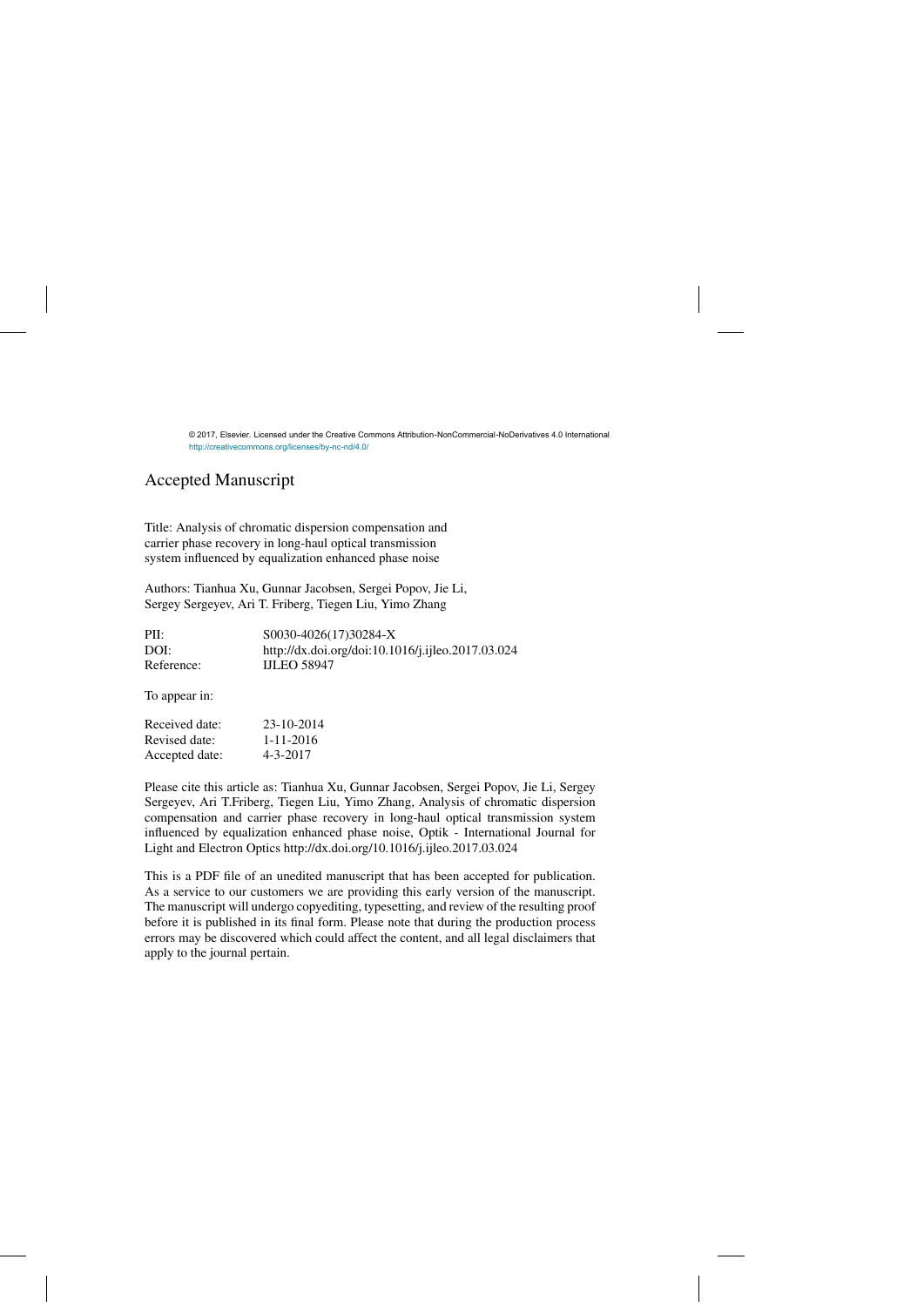## **CCEPTED MANUSCR**

Analysis of chromatic dispersion compensation and carrier phase recovery in long-haul optical transmission system influenced by equalization enhanced phase noise

Tianhua Xu<sup>a,b,c\*</sup>, Gunnar Jacobsen<sup>b,d</sup>, Sergei Popov<sup>b</sup>, Jie Li<sup>d</sup>, Sergey Sergeyev<sup>e</sup>, Ari T. Friberg<sup>b,f</sup>, Tiegen Liu<sup>c</sup>, Yimo Zhang<sup>c</sup>

<sup>a</sup>University College London, London, WC1E7JE, United Kingdom <sup>b</sup>Royal Institute of Technology, Stockholm, SE-16440, Sweden <sup>c</sup>Tianjin University, Tianjin, 300072, China <sup>d</sup>Acreo Swedish ICT AB, Stockholm, SE-16440, Sweden <sup>e</sup>Aston University, Birmingham, B47ET, United Kingdom <sup>f</sup>University of Eastern Finland, Joensuu, FI-81010, Finland

\* Corresponding author: Tianhua Xu

Post address: Department of Electronic and Electrical Engineering, Faculty of Engineering, University College London, London, United Kingdom, WC1E 7JE

Tel: +44-7709662611

Fax: +44-2076793843

E-mail address: tianhua.xu@ucl.ac.uk, tianhuaxu@outlook.com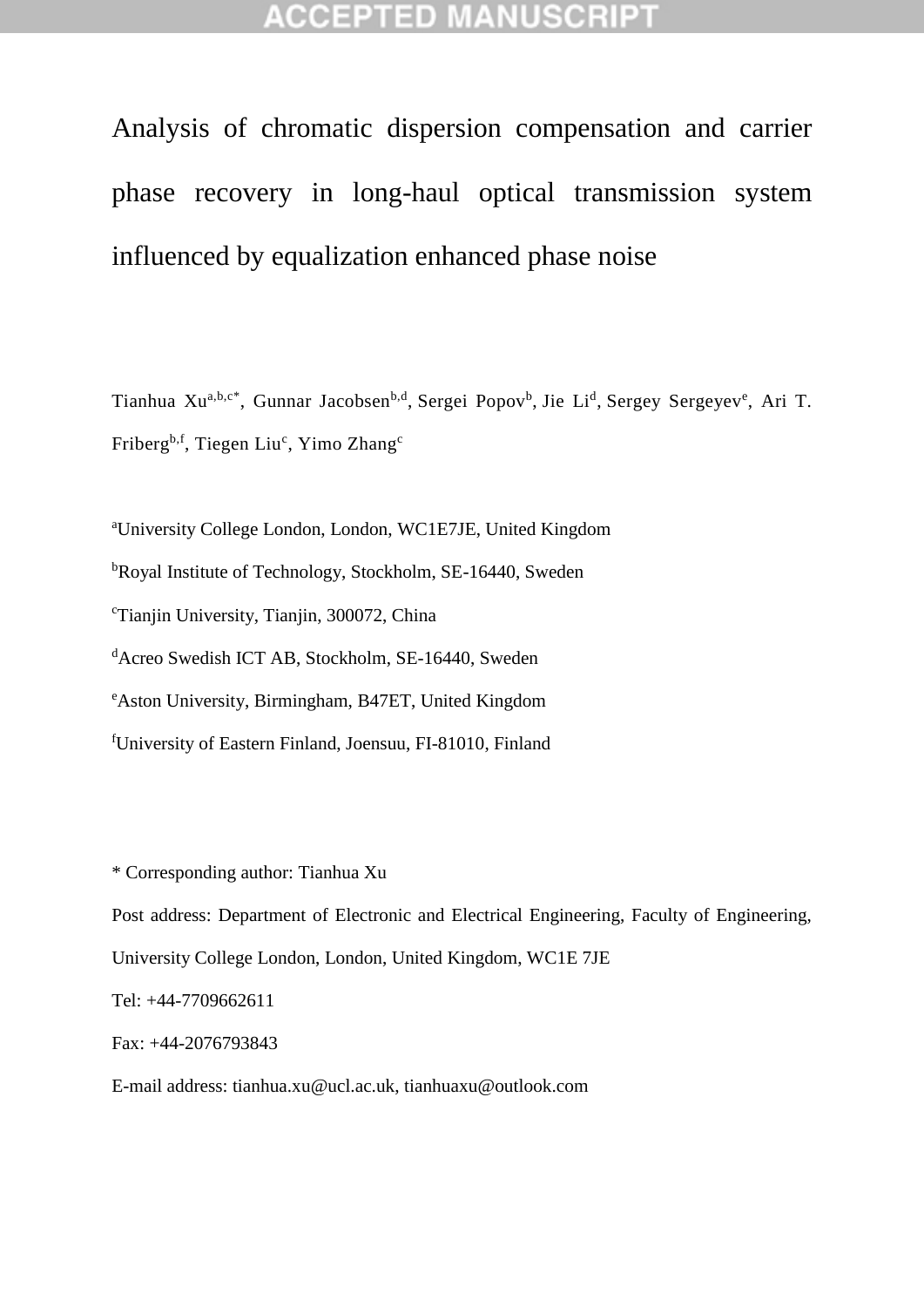## **ABSTRACT**

The performance of long-haul coherent optical fiber transmission system is significantly affected by the equalization enhanced phase noise (EEPN), due to the interaction between the electronic dispersion compensation (EDC) and the laser phase noise. In this paper, we present a comprehensive study on different chromatic dispersion (CD) compensation and carrier phase recovery (CPR) approaches, in the *n*-level phase shift keying (*n*-PSK) and the *n*-level quadrature amplitude modulation (*n*-QAM) coherent optical transmission systems, considering the impacts of EEPN. Four CD compensation methods are considered: the time-domain equalization (TDE), the frequency-domain equalization (FDE), the least mean square (LMS) adaptive equalization are applied for EDC, and the dispersion compensating fiber (DCF) is employed for optical dispersion compensation (ODC). Meanwhile, three carrier phase recovery methods are also involved: a one-tap normalized least mean square (NLMS) algorithm, a block-wise average (BWA) algorithm, and a Viterbi-Viterbi (VV) algorithm. Numerical simulations have been carried out in a 28-Gbaud dual-polarization quadrature phase shift keying (DP-QPSK) coherent transmission system, and the results indicate that the origin of EEPN depends on the choice of chromatic dispersion compensation methods, and the effects of EEPN also behave moderately different in accordance to different carrier phase recovery scenarios.

**Key Words:** Coherent optical detection, chromatic dispersion compensation, carrier phase recovery, equalization enhanced phase noise, phase shift keying, quadrature amplitude modulation

PACS: 42.25.Kb, 42.79.Sz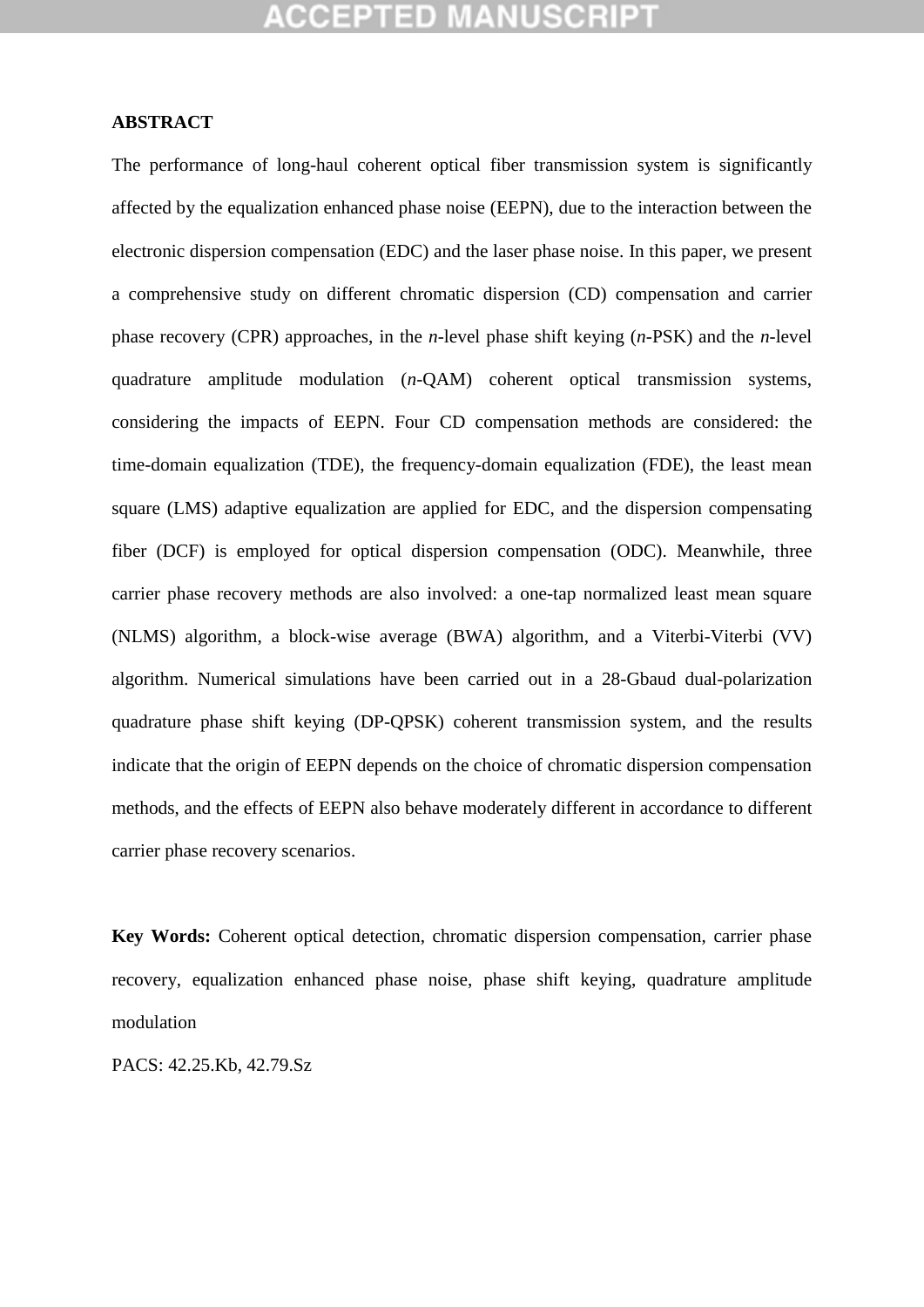### **1. Introduction**

Long-haul high speed optical fiber communications pose strict requirements of their tolerance to the linear and the nonlinear channel distortions [1-3]. Coherent optical transmission employing digital signal processing (DSP) allows the compensation of system impairments, such as chromatic dispersion (CD), polarization mode dispersion (PMD), laser phase noise (PN), and fiber nonlinearities (FNLs), in the electrical domain [4-12]. Using powerful DSP algorithms, the equalization of fiber chromatic dispersion and the compensation of laser phase noise have been carried out effectively in coherent transmission systems according to the reported work [3-10]. The electronic dispersion compensation (EDC) can be implemented by using the digital filters in both the time domain and the frequency domain [4-6,13-16], and the carrier phase recovery (CPR) can be realized by using the feed-forward and the feed-back DSP algorithms [8-10,17-19]. However, in these conventional EDC and CPR algorithms, the analysis of the phase noise from the transmitter (Tx) and the local oscillator (LO) lasers was always lumped together, where the interplay between the dispersion compensating module (DCM) and the laser phase noise was not considered.

Recently, the interaction between the electronic dispersion equalization and the laser phase noise, which leads to an effect of equalization enhanced phase noise (EEPN), has attracted the research interests due to its significant impacts in long-haul optical transmission systems [20-35]. W. Shieh et al. have reported the theoretical assessment of the EEPN from the enhanced LO phase noise, and they also investigated the EEPN induced time jitter in coherent transmission systems [20-23]. C. Xie has studied the effects of EDC on both the LO phase noise to amplitude noise conversion and the fiber nonlinear interference [24,25]. I. Fatadin et al. have investigated the influence of EEPN in the *n*-level quadrature amplitude modulation (*n*-QAM) systems, such as the quadrature phase shift keying (QPSK), the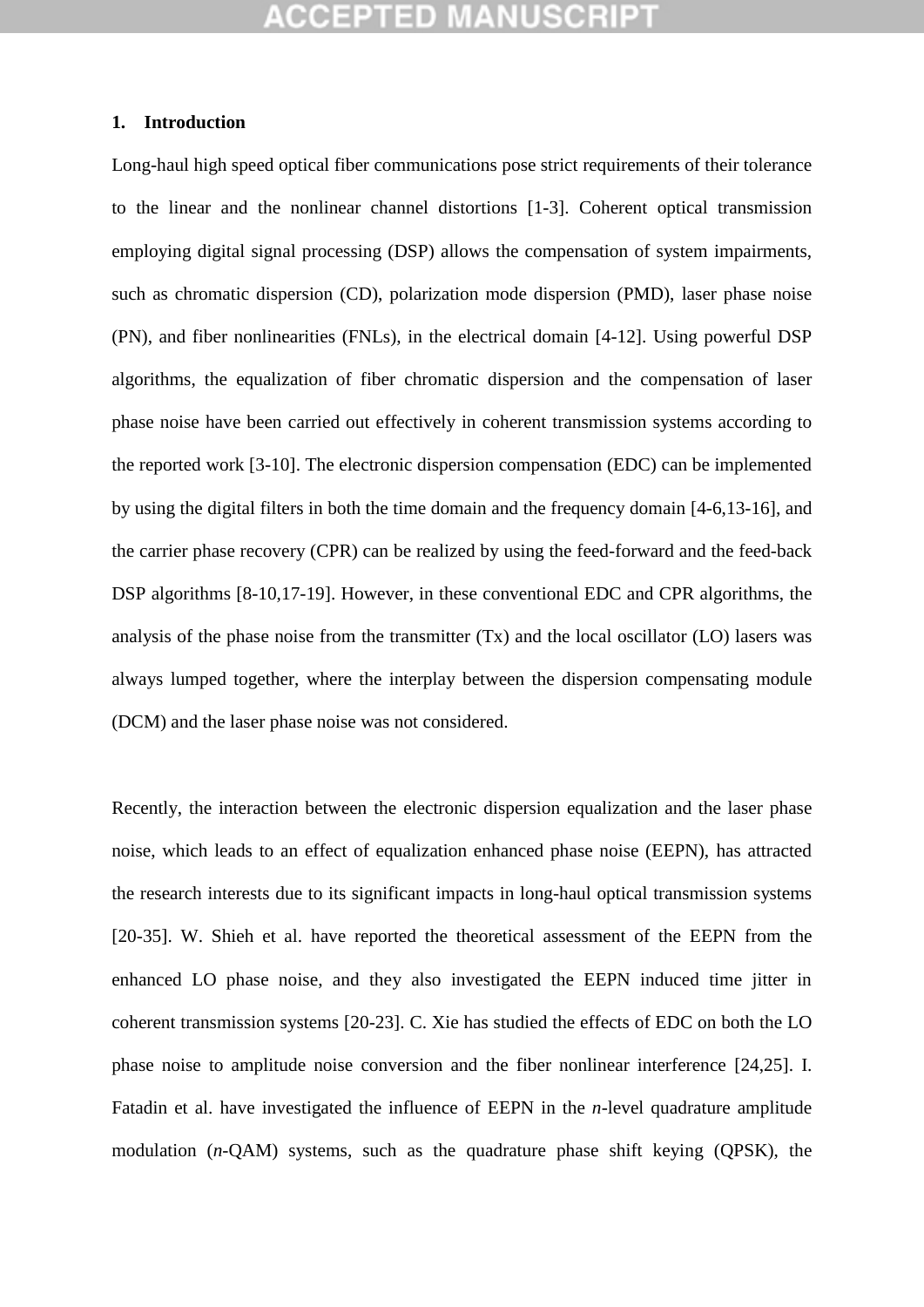16-QAM and the 64-QAM coherent optical communication systems [26]. The impacts of EEPN have also been investigated in the optical orthogonal frequency division multiplexing (OFDM) transmission systems [28,29]. Meanwhile, some experimental studies regarding EEPN have also been carried out in the QPSK transmission systems [30,31]. In addition, some approaches have also been investigated to mitigate the EEPN, by using the traditional CPR algorithms [32,33], the differential phase estimation [34], the pre-compensation of chromatic dispersion [35], the digital coherence enhancement [27], the optical reference carrier [36,37], and the partially modulated optical carrier [38,39]. Among these methods, the digital coherence enhancement can offer an effective compensation of EEPN [27], while it requires a complicated hardware implementation to measure the LO laser phase fluctuation. The impact of EEPN scales with the increment of fiber length, laser linewidth, symbol rate and modulation format, and significantly degrades the performance of the long-haul high speed coherent optical communication systems [20-34]. The conventional analysis of CD compensation and carrier phase recovery, which only takes into account the intrinsic Tx and LO lasers phase noise, is not suitable any longer for the long-haul coherent transmission system with a considerable EEPN. Therefore, it is of importance to investigate in detail the performance of different chromatic dispersion compensation and carrier phase recovery approaches in the long-haul coherent optical communication systems, where the influence of EEPN is not negligible.

In this paper, built on our previous work where the performance of carrier phase recovery was studied in the transmission system using frequency-domain dispersion compensation [32], we present a comprehensive investigation on different chromatic dispersion compensation and carrier phase recovery methods in the *n*-level phase shift keying (*n*-PSK) and *n*-QAM coherent optical transmission systems considering the impacts of equalization enhanced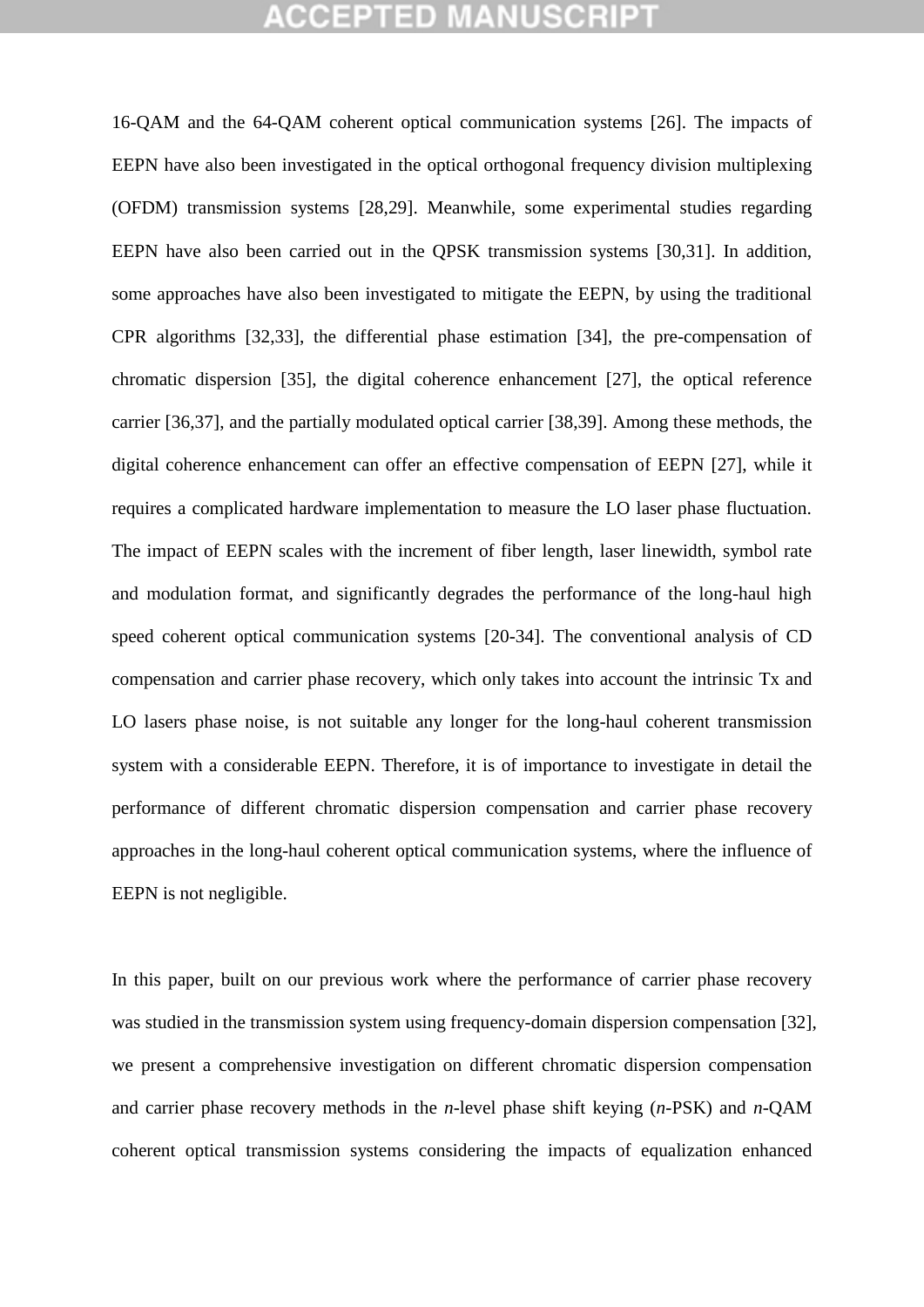phase noise. Four chromatic dispersion compensation methods are considered, including the time-domain equalization (TDE), the frequency-domain equalization (FDE), the least mean square (LMS) adaptive equalization for EDC, and the dispersion compensating fiber (DCF) for optical dispersion compensation (ODC). Three carrier phase recovery methods are applied for the laser phase noise compensation: a one-tap normalized least mean square (NLMS) algorithm, a block-wise average (BWA) algorithm, and a Viterbi-Viterbi (VV) algorithm. The origin and the impact of EEPN are analyzed and discussed in detail by using and comparing different chromatic dispersion compensation and carrier phase recovery approaches. Numerical simulations have been implemented in a 28-Gbaud non-return-to-zero dual-polarization QPSK (NRZ-DP-QPSK) coherent optical transmission system, based on the Virtual Photonics Instruments (VPI) and the Matlab software [40,41]. Simulation results indicate that the origin of EEPN depends on the choice of chromatic dispersion compensation methods, and the effects of EEPN behave moderately different in diverse carrier phase recovery approaches. In the transmission system using EDC, the performance of the system employing the TDE and the FDE dispersion equalization is significantly affected by the equalization enhanced LO phase noise (EELOPN). However, in the LMS adaptive dispersion equalization, the system performance is equally influenced by the equalization enhanced Tx phase noise (EETxPN) and the equalization enhanced LO phase noise. There is no EEPN in the transmission system using optical dispersion compensation. In the study of CPR approaches for mitigating EEPN, the one-tap NLMS algorithm gives a marginally worse (but still acceptable) performance than the block-wise average and the Viterbi-Viterbi approaches, when all the CPR methods are applied with an optimum operation. Meanwhile, the Viterbi-Viterbi algorithm only performs slightly better than the block-wise average algorithm, even though it requires more computational complexity. Our analysis and discussions are helpful and important for the practical design and application of the chromatic dispersion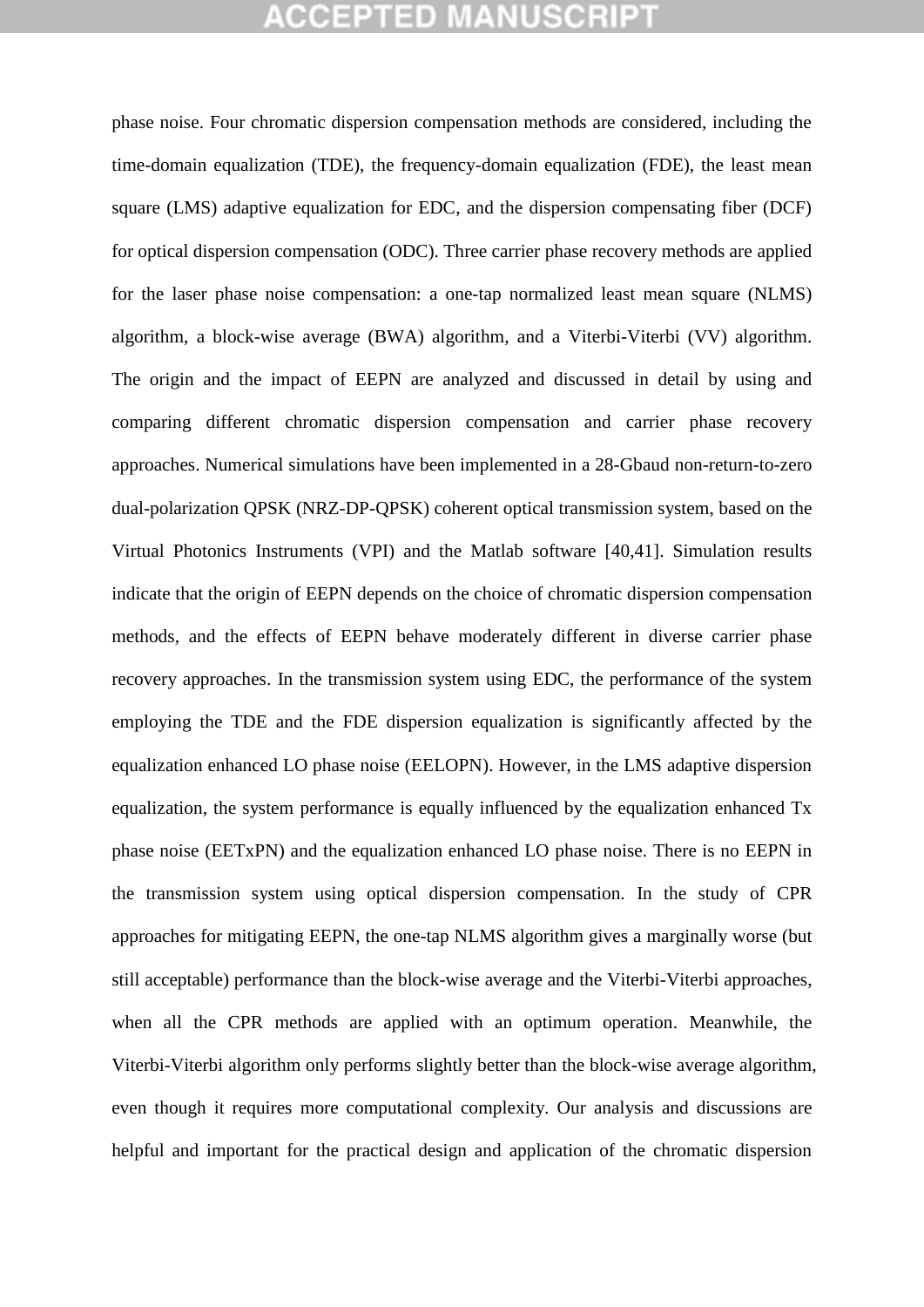compensation and the carrier phase recovery in long-haul high speed coherent optical fiber transmission systems, where the EEPN cannot be neglected.

### **2. Equalization enhanced phase noise in coherent transmission system**

The schematic of coherent optical fiber transmission system employing electronic CD equalization and carrier phase recovery is illustrated in Fig. 1. As an example, we consider the use of a fixed TDE or FDE for the CD equalization [4,15,17,20]. In such cases, the phase noise from Tx laser passes through both the optical fiber and the EDC module, and the net experienced dispersion is close to zero. By contrast, the phase noise from LO laser only goes through the EDC module, which is heavily dispersed in the transmission system without using any optical dispersion compensation. Therefore, the LO phase noise will interplay with the EDC module, and the induced EEPN will significantly affect the performance of the long-haul high speed optical fiber networks. On the contrary, there is no EEPN phenomenon in the transmission systems using optical dispersion compensation, such as DCFs and chirped fiber Bragg gratings (FBGs), since both the Tx laser phase noise and the LO laser phase noise will experience a net dispersion of zero in such systems.

It has been reported that, the impact of EEPN scales linearly with the accumulated dispersion, the LO laser linewidth, and the symbol rate [17,20,34], and the variance of the additional noise due to EEPN can be expressed as following,

$$
\sigma_{EEPN}^2 = \frac{\pi \lambda^2}{2c} \cdot \frac{D \cdot L \cdot \Delta f_{LO}}{T_s}
$$
 (1)

where  $\lambda$  is the central wavelength of the optical carrier,  $c$  is the light speed in vacuum,  $D$  is the CD coefficient of fiber, *L* is the fiber length, Δ*fLO* is the 3-dB linewidth of LO laser, and *T<sup>S</sup>* is the symbol period of the coherent transmission system.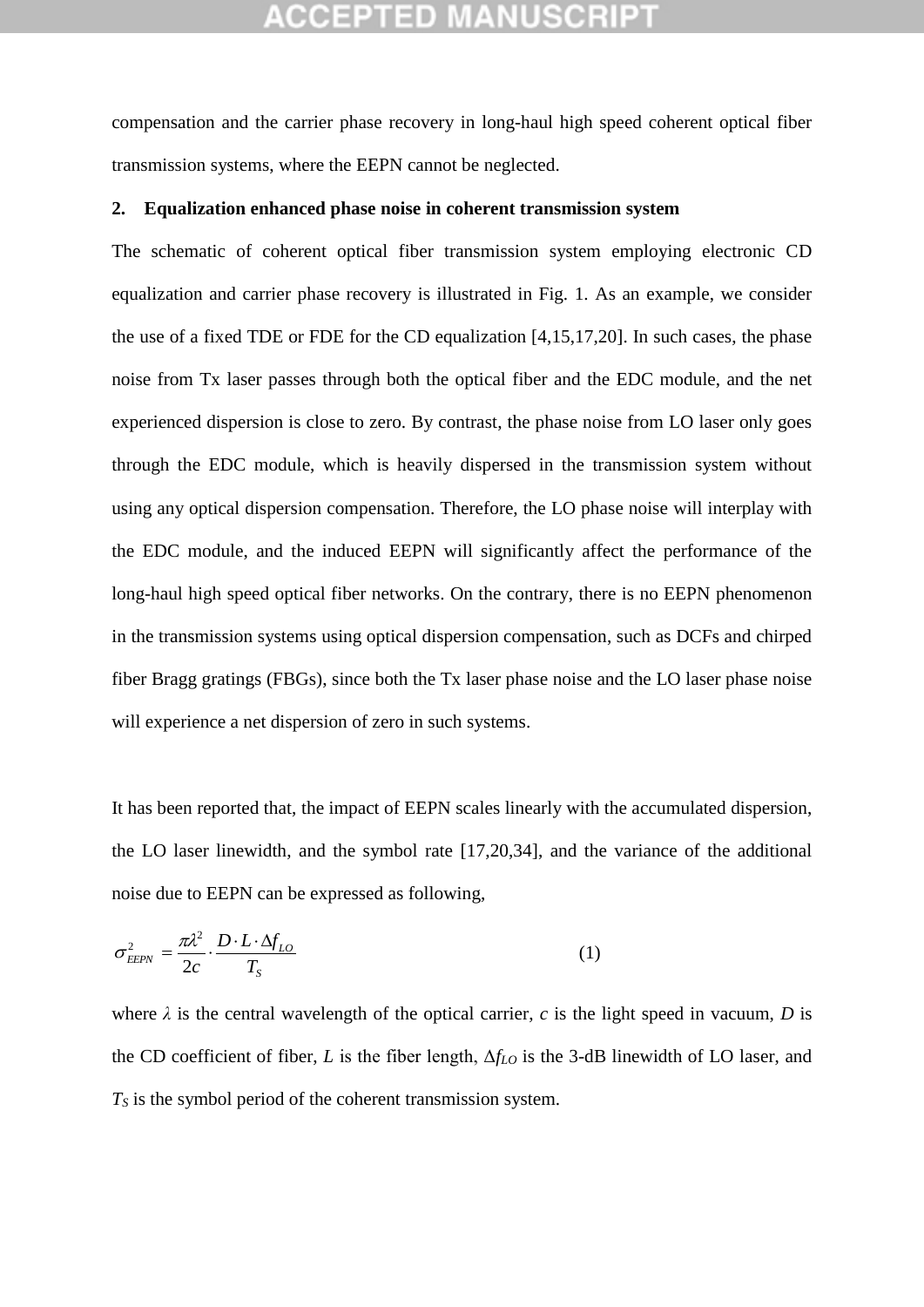Consequently, the total phase noise variance in the coherent transmission system including the EEPN can be expressed as [17,37]:

$$
\sigma^2 = \sigma_{Tx}^2 + \sigma_{LO}^2 + \sigma_{EEPN}^2 + 2\rho \cdot \sigma_{LO}\sigma_{EEPN}
$$
  
\n
$$
\approx \sigma_{Tx}^2 + \sigma_{LO}^2 + \sigma_{EEPN}^2
$$
\n(2)

$$
\sigma_{Tx}^2 = 2\pi\Delta f_{Tx} \cdot T_s \tag{3}
$$

$$
\sigma_{LO}^2 = 2\pi \Delta f_{LO} \cdot T_s \tag{4}
$$

where  $\sigma^2$  represents the total phase noise variance,  $\sigma_{Tx}^2$  and  $\sigma_{LO}^2$  are the intrinsic phase noise variance of the Tx and the LO lasers respectively, Δ*fTx* is the 3-dB linewidth of the Tx laser, and  $\rho$  is the correlation coefficient between the EEPN and the intrinsic LO phase noise, which will be close to zero with the transmission distance exceeding the order of 80 km [17].

According to the definition of the intrinsic phase noise from the Tx and the LO lasers, a concept of effective linewidth Δ*fEff* can be employed to evaluate the total phase noise in the coherent transmission system considering EEPN [17,36], as following

$$
\Delta f_{Eff} = \frac{\sigma_{Tx}^2 + \sigma_{LO}^2 + \sigma_{EEPN}^2 + 2\rho \cdot \sigma_{LO}\sigma_{EEPN}}{2\pi T_S}
$$
\n
$$
\approx \frac{\sigma_{Tx}^2 + \sigma_{LO}^2 + \sigma_{EEPN}^2}{2\pi T_S}
$$
\n(5)

## **3. Chromatic dispersion compensation**

### 3.1 Time-domain CD equalization

The time-domain CD equalization can be implemented by using the convolution between the digital filter and the received symbols. The tap weights *WTDE* in the time-domain CD equalizer can be expressed by the following equations [4,5],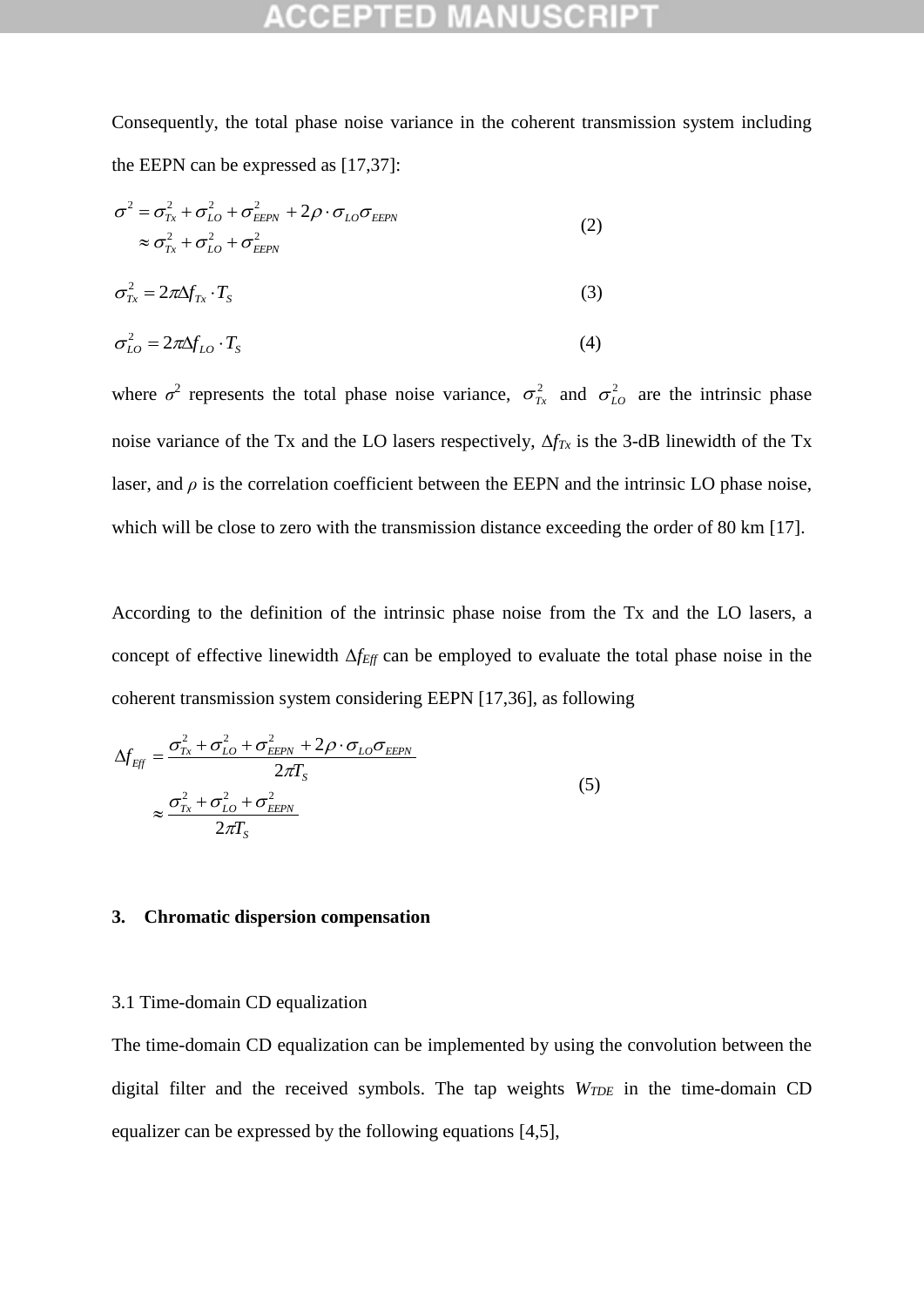$$
W_{TDE}(k) = \sqrt{\frac{j c T^2}{D \lambda^2 L}} \exp\left(-j \frac{\pi c T^2}{D \lambda^2 L} k^2\right) \qquad -\left\lfloor \frac{N_{TDE}}{2} \right\rfloor \le k \le \left\lfloor \frac{N_{TDE}}{2} \right\rfloor \tag{6}
$$

$$
N_{TDE} = 2 \times \left\lfloor \frac{|D|\lambda^2 L}{2 c T^2} \right\rfloor + 1 \tag{7}
$$

where  $T = T_s/2$  is the sampling period (for the DSP using 2 samples per symbol), *k* represents the index of the received symbol, *NTDE* is the required number of taps for compensating the fiber dispersion, and  $\lfloor t \rfloor$  denotes the nearest integer less than *t*.

## 3.2 Frequency-domain CD equalization

The frequency-domain CD equalization can be realized by using the overlap-save or the overlap-add fast Fourier transform (FFT) method [14,15], where the transfer function of the frequency domain equalizer is given by

$$
G_{FDE}(L,\omega) = \exp\left(-j\frac{D\lambda^2 L}{4\pi c}\omega^2\right)
$$
 (8)

The tap weights *WFDE* in the frequency domain equalizer can be expressed as

$$
W_{FDE}(k) = \exp\left[-j\frac{D\lambda^2 L}{\pi c} \cdot \left(\frac{k}{N_{FFT}}\omega_N\right)^2\right] \qquad \frac{N_{FFT}}{2} \le \frac{N_{FFT}}{2} - 1 \qquad (9)
$$

where  $N_{FFT}$  is the FFT-size of the frequency domain equalizer, and  $\omega_N$  is the Nyquist angular frequency of the transmission system.

In this work, the FDE for dispersion compensation is implemented using the overlap-add FFT method, in which the minimum required zero-padding value is determined by the fiber dispersion to be compensated, and can be calculated using the following equation [15, 42]:

$$
N_{FDE}^{zero-padding} = 2 \times \left| \frac{\sqrt{\pi^2 c^2 T^4 + 4\lambda^4 D^2 L^2}}{\pi c T^2} + 1 \right| \tag{10}
$$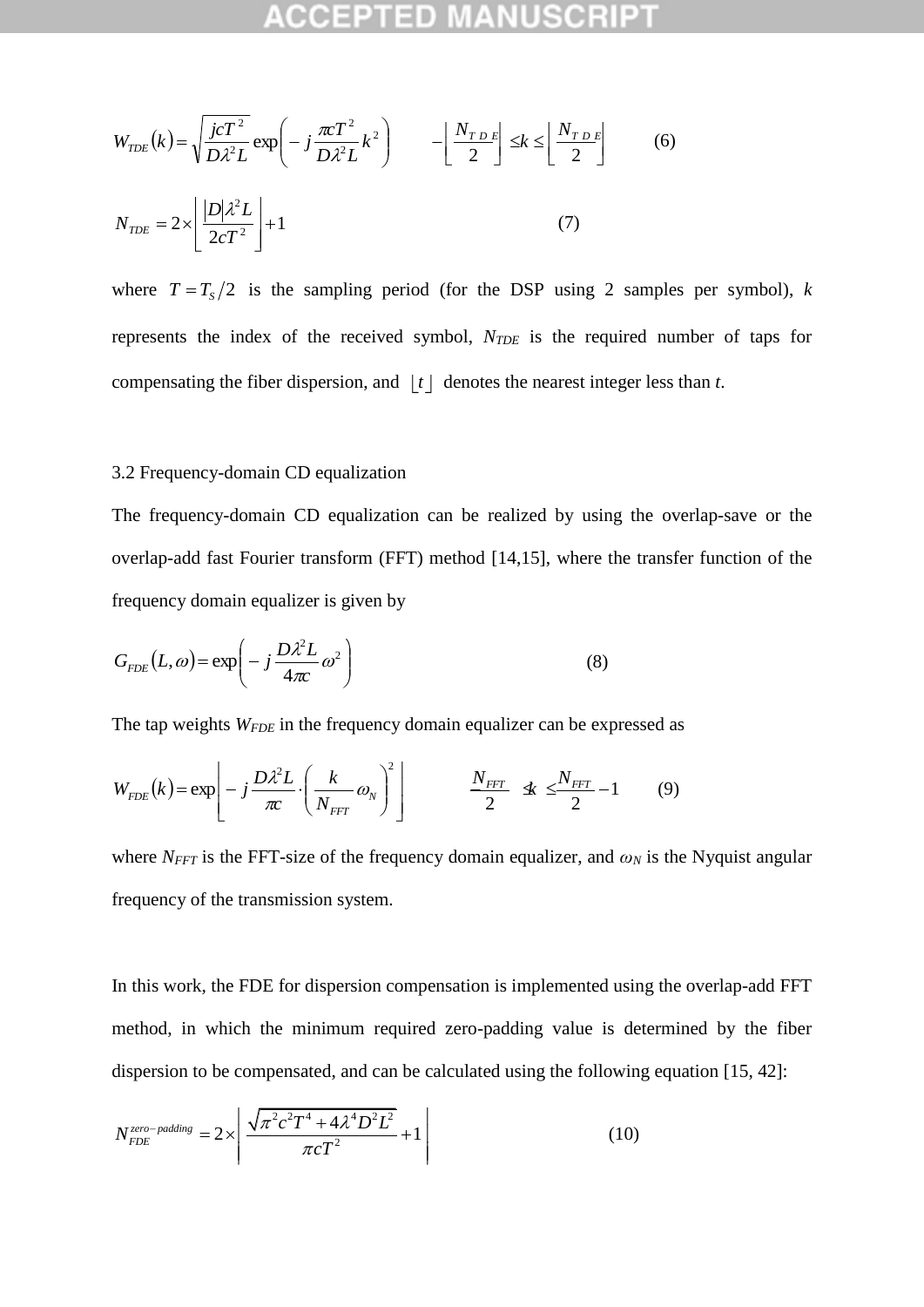where  $|t|$  refers to the nearest integer larger than *t*.

In our work, the FFT-size in the FDE for dispersion compensation is determined by the value of power of two closest to and larger than twice the minimum required zero-padding value, since the radix-2 FFT algorithm is applied. The FFT-size in FDE for compensating the dispersion of different fiber lengths is illustrated in Table 1.

## 3.3 Least mean square adaptive CD equalization

The LMS CD equalization is also implemented by using the convolution between the digital filter and the received symbols, while it requires an iterative and successive correction on the tap weights vector to achieve the minimum mean square error [16]. The tap weights vector

$$
\vec{W}_{LMS} \text{ in the LMS equalization can be expressed as follows:}
$$
\n
$$
\vec{W}_{LMS}(k) = \vec{W}_{LMS}(k-1) + \mu_{LMS} \vec{x}(k-1)e_{LMS}^*(k-1)
$$
\n(11)\n
$$
\vec{W}_{LMS}(k) = \vec{W}_{LMS}(k-1) + \mu_{LMS} \vec{x}(k-1)e_{LMS}^*(k-1)
$$
\n(12)

where  $\vec{x}(k)$  is the received symbol vector,  $\mu_{LMS}$  is the step size,  $d_{LMS}(k)$  is the desired output symbol,  $e_{LMS}(k)$  is the estimation error, *H* is the Hermitian transform, and  $*$  is the conjugate operation.

### **4. Carrier phase recovery**

4.1 One-tap NLMS carrier phase recovery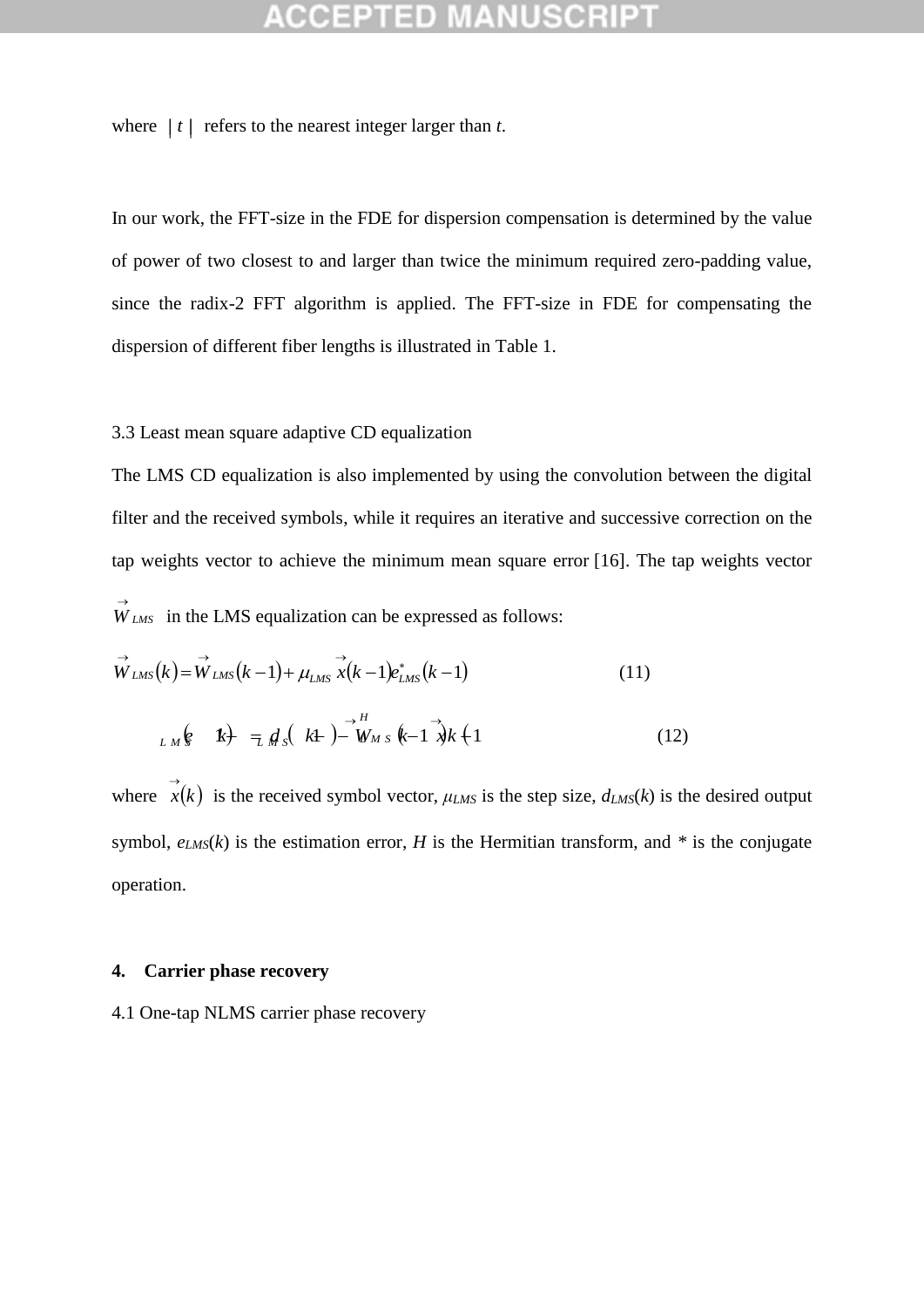The one-tap NLMS algorithm can be employed for an effective phase estimation and carrier recovery [6,9], and the tap weight *WNLMS* in the one-tap NLMS CPR algorithm can be expressed as:

expressed as:  
\n
$$
W_{NLMS}(k) = W_{NLMS}(k-1) + \frac{\mu_{NLMS}}{|x(k-1)|^2} x^*(k-1) e_{NLMS}(k-1)
$$
\n(13)  
\n
$$
N_{NL} \notin S \quad k + \frac{1}{N} \notin M \times k + \frac{1}{N} \int K + \frac{1}{N} \int K + \frac{1}{N} \int K + \frac{1}{N} \int K + \frac{1}{N} \int K + \frac{1}{N} \int K + \frac{1}{N} \int K + \frac{1}{N} \int K + \frac{1}{N} \int K + \frac{1}{N} \int K + \frac{1}{N} \int K + \frac{1}{N} \int K + \frac{1}{N} \int K + \frac{1}{N} \int K + \frac{1}{N} \int K + \frac{1}{N} \int K + \frac{1}{N} \int K + \frac{1}{N} \int K + \frac{1}{N} \int K + \frac{1}{N} \int K + \frac{1}{N} \int K + \frac{1}{N} \int K + \frac{1}{N} \int K + \frac{1}{N} \int K + \frac{1}{N} \int K + \frac{1}{N} \int K + \frac{1}{N} \int K + \frac{1}{N} \int K + \frac{1}{N} \int K + \frac{1}{N} \int K + \frac{1}{N} \int K + \frac{1}{N} \int K + \frac{1}{N} \int K + \frac{1}{N} \int K + \frac{1}{N} \int K + \frac{1}{N} \int K + \frac{1}{N} \int K + \frac{1}{N} \int K + \frac{1}{N} \int K + \frac{1}{N} \int K + \frac{1}{N} \int K + \frac{1}{N} \int K + \frac{1}{N} \int K + \frac{1}{N} \int K + \frac{1}{N} \int K + \frac{1}{N} \int K + \frac{1}{N} \int K + \frac{1}{N} \int K + \frac{1}{N} \int K + \frac{1}{N} \int K + \frac{1}{N} \int K + \frac{1}{N} \int K + \frac{1}{N} \int K + \frac{1}{N} \int K + \frac{1}{N} \int K + \frac{1}{N} \int K + \frac{1}{N} \int K + \frac{1}{N} \int K + \frac{1}{N} \int K + \frac{1}{N} \int K +
$$

$$
N L M_s \quad \mathbf{k} + \frac{1}{N} \, d \, M \left( \mathbf{k} + \right) - W_{L M S} \left( -1 \, x \right) \mathbf{k} + 1 \tag{14}
$$

where  $x(k)$  is the input symbol,  $\mu_{NLMS}$  is the step size parameter,  $d_{NLMS}(k)$  is the desired output symbol, and  $e_{NLMS}(k)$  is the estimation error between the output symbol and the desired symbol.

## 4.2 Block-wise average carrier phase recovery

The block-wise average algorithm calculate the *n*-th power of the input symbols in each processing unit (PU) to remove the phase modulation information, and the residual phase information are summed and averaged over the entire PU to minimize the impact of additive noise (the length of PU is called block size). Then the calculated phase is divided by *n*, to get the phase estimate for the entire PU [18]. Consequently, the estimated carrier phase for each PU in the BWA algorithm can be described as:

$$
\phi_{BWA}(k) = \frac{1}{n} \arg \left\{ \sum_{p=1+(m-1)\cdot N_{BWA}}^{m \cdot N_{BWA}} p \right\}, \qquad m = \left| \frac{k}{N_{BWA}} \right| \tag{15}
$$

where  $N_{BWA}$  is the block size in the BWA algorithm, *k* is the index of the input symbol, and  $|t|$  represents the nearest integer larger than  $t$ .

### 4.3 Viterbi-Viterbi carrier phase recovery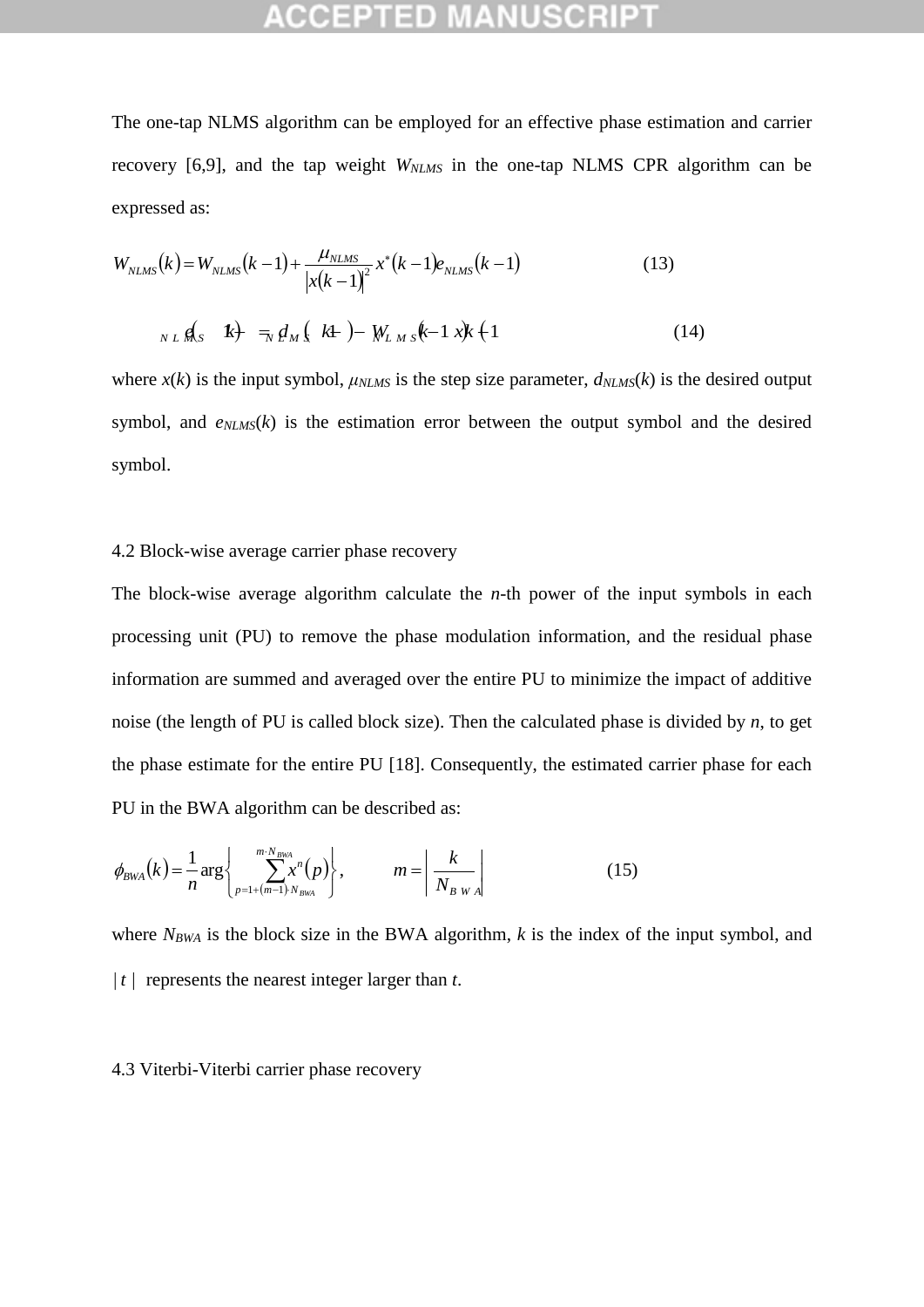The Viterbi-Viterbi algorithm also calculates the *n*-th power of the input symbols in each PU to remove the phase modulation. Meanwhile, the calculated phase are also summed and averaged over the entire PU to minimize the effect of amplitude noise. However, the final estimated phase in the VV algorithm is only applied as the phase estimation for the central symbol in each PU [19]. The estimated carrier phase in the Viterbi-Viterbi algorithm can be described as:

$$
\phi_{VV}(k) = \frac{1}{n} \arg \left\{ \sum_{q=-(N_{VV}-1)/2}^{(N_{VV}-1)/2} x^n(k+q) \right\}, \qquad N_{VV}=1,3,5,7... \tag{16}
$$

where  $N_{VV}$  is the block size in the VV algorithm.

### **5. Simulation setup**

As illustrated in Fig. 2, numerical simulations have been carried out in the 28-Gbaud NRZ-DP-QPSK coherent optical transmission system based on the VPI and the Matlab platforms [40,41]. The pseudo random bit sequence (PRBS) data with a pattern length of 2<sup>15</sup>-1 are modulated into two orthogonally polarized NRZ-QPSK optical signals by using the *n*-PSK (or *n*-QAM) modulators. Then the orthogonally polarized signals are fed into the fiber channel using a polarization beam combiner (PBC) to form the 28-Gbaud DP-QPSK signal. In the receiver end, the received optical signals are mixed with the LO laser and converted into electrical signals by using the photodiodes (PDs). The four electrical signals are processed by further using the 5-th order Bessel low-pass filters (LPFs) with a 3-dB bandwidth of ~19.6 GHz. Then they are sampled by the 8-bit analog-to-digital convertors (ADCs) at twice the symbol rate. The digitized signals are further processed by using the DSP modules to compensate the system impairments, and the bit-error-rate (BER) is measured based on a data sequence of  $2^{18}$  bits. The central wavelength of the Tx and the LO lasers are both 1553.6 nm, and the standard single mode fibers (SSMFs) with a CD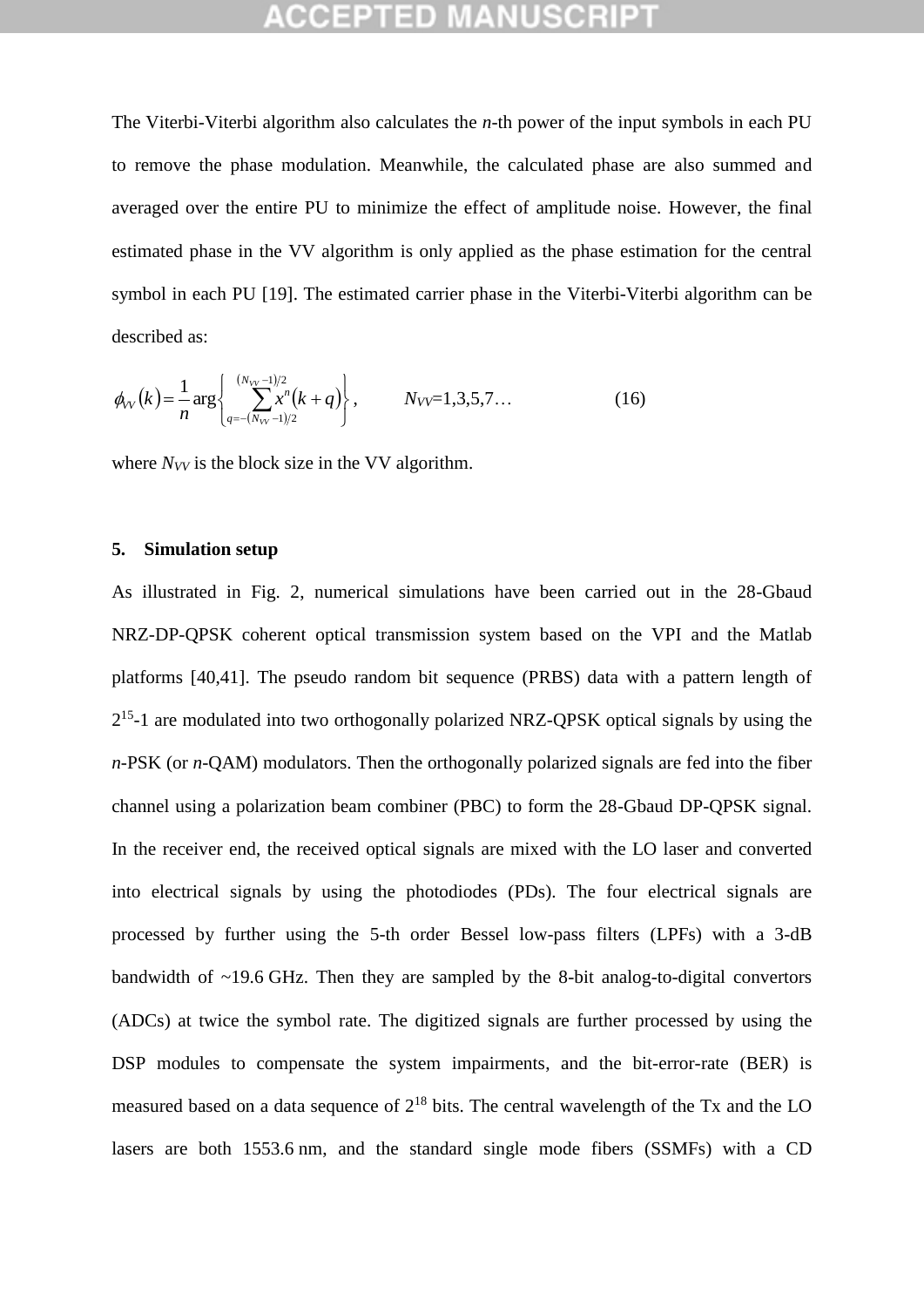coefficient of 16 ps/nm/km are applied in all the simulation work. The fiber attenuation, the dispersion slope, the polarization mode dispersion (PMD) and the fiber nonlinear effects are neglected in the simulations.

The CD compensation module is realized by the TDE, the FDE, and the LMS adaptive equalization, and the carrier phase recovery is implemented by using the one-tap NLMS algorithm, the BWA algorithm, and the VV algorithm, respectively.

The fiber lengths of 20 km, 40 km, 100 km, 400 km, 600 km, 1000 km and 2000 km have been employed in the simulations. The number of taps in TDE and the FFT-size in FDE for chromatic dispersion compensation are shown in Table 1.

### **6. Simulation results and analysis**

## 6.1 Influence of chromatic dispersion compensation on EEPN

To focus on the phase noise enhancement effects due to different dispersion compensation approaches, the same carrier phase recovery method (the one-tap NLMS algorithm, which can be applied to any modulation format with a constant complexity [9,43]) is applied in the transmission systems using different CD compensation scenarios. Figure 3 shows the convergence of the tap weight in the one-tap NLMS algorithm, when different values of EEPN are considered. The linewidths of both the Tx and the LO lasers are 100 kHz in Fig. 3(a), and the linewidths of both the Tx and the LO lasers are 10 MHz in Fig. 3(b). In both cases, the transmission fiber length is 1000 km, and the FDE is employed for CD compensation. Thus we have an effective linewidth of  $\sim$ 2.7 MHz in Fig. 3(a), and an effective linewidth of ~270 MHz in Fig. 3(b), according to the definition in Eq. (5). It can be seen that the tap weight in Fig. 3(a) (less EEPN) converges a little faster and has a slightly smaller fluctuation (after converging, the fluctuation is  $\sim 10\%$  of tap weight magnitude in Fig.3 (a)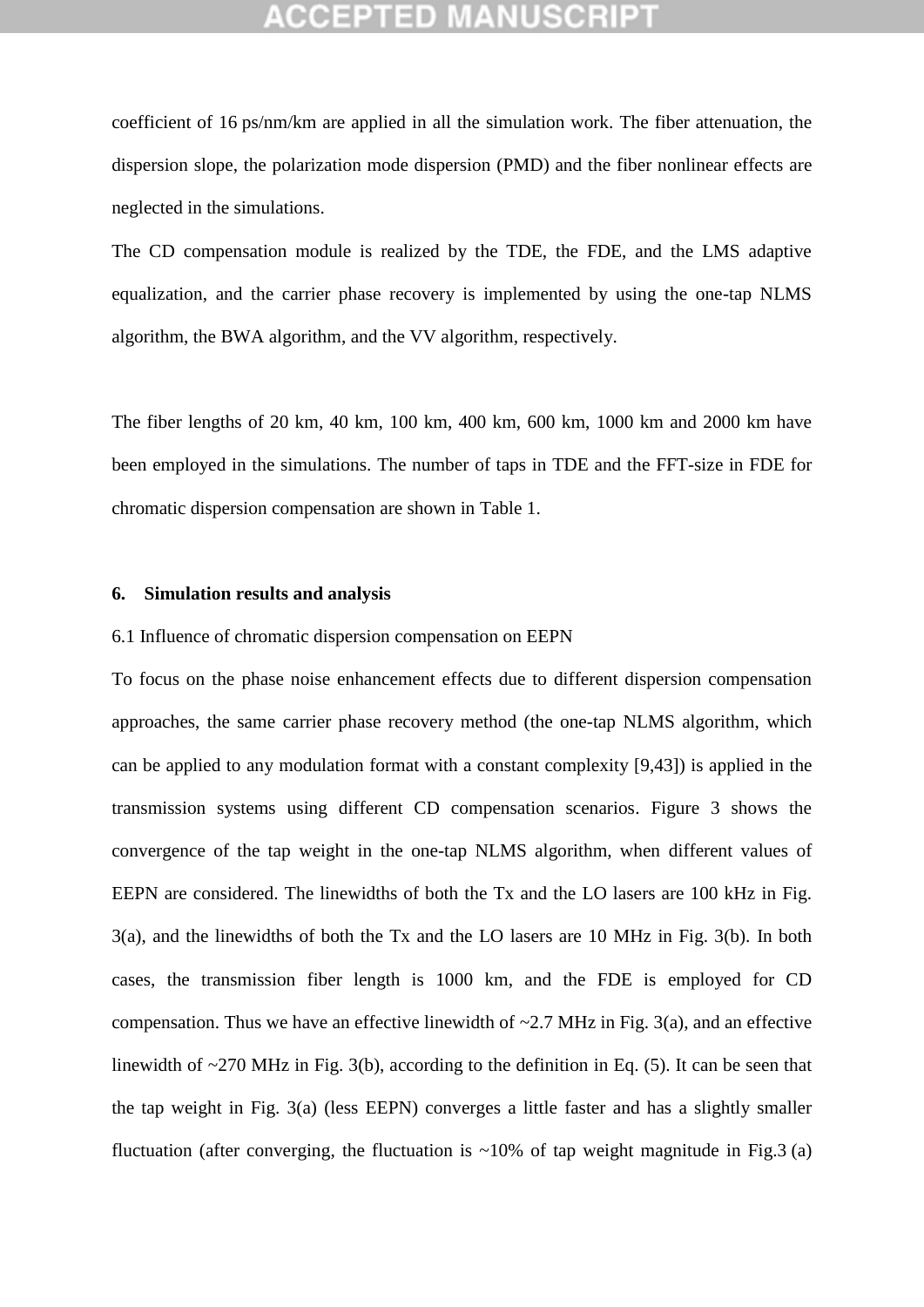and is  $\sim$ 16% of tap weight magnitude in Fig.3 (b)) than the tap weight in Fig. 3(b) (larger EEPN), while in both cases the tap weight shows a good convergence (less than 400 iterations). Therefore, the one-tap NLMS algorithm can work well for tracking the phase change in the carrier phase estimation (CPE) in the transmission systems within a large range of EEPN (or effective linewidth) variation.

In the following section, we will investigate the numerical simulations using the TDE, the FDE, the LMS adaptive equalization, and the ODC for chromatic dispersion compensation in long-haul transmission systems. In these simulations (Fig. 4, Fig. 5, Fig. 7, and Fig. 9), fiber lengths of 400 km and 2000 km are employed respectively, and different combinations of the Tx laser and the LO laser linewidths with a constant summation (4 MHz in Fig. 4, Fig. 5, Fig. 9, and 1 MHz in Fig. 7) are applied to investigate the origin and the effects of EEPN.

The bit-error-rate (BER) performance in the 28-Gbaud DP-QPSK coherent transmission system using the TDE for dispersion compensation is shown in Fig. 4, where an EEPN originating from the LO laser phase noise can be observed. From Fig. 4(a) to Fig. 4(c), we can see that the performance of the system degrades with the increment of the LO laser linewidth, when the one-tap NLMS carrier phase estimation is applied. In Fig. 4(b) and Fig. 4(c) (non-zero LO laser linewidth), the BER performance also degrades with increment of the transmission distance. Compared to the back-to-back (BtB) case, the EEPN induced optical signal-to noise ratio (OSNR) penalty in CPR scales with the LO laser linewidth and the accumulated fiber dispersion. Figure 5 shows the BER performance in the same 28-Gbaud DP-QPSK transmission system using the FDE for CD compensation, where a similar behavior of EEPN can be found as in Fig. 4. This indicates that the EEPN has the same origin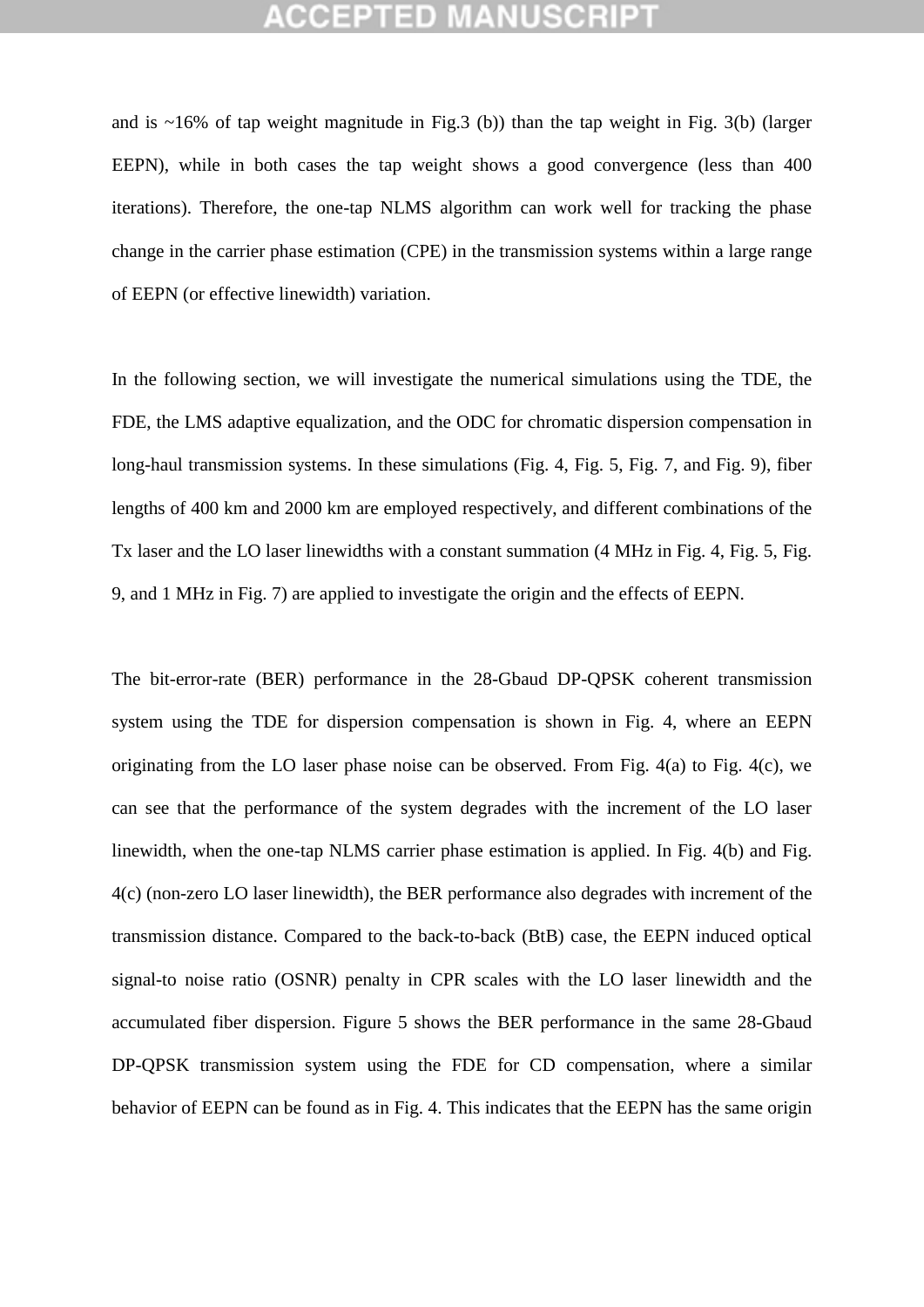## GEPTED M

and effects in the coherent transmission system using the TDE and the FDE for dispersion compensation.

Then the LMS adaptive equalization is also investigated for CD compensation. Figure 6 shows the BER performance of the 28-Gbaud DP-QPSK transmission system using LMS equalization for dispersion compensation, while no CPR is applied. In Fig. 6, we can find that the LMS algorithm can perform to some extent to compensate the carrier phase noise as well. Figure 6(a) shows the performance of a 20 km fiber transmission system with different laser linewidths (both Tx laser and LO laser linewidths are equal to the indicated value), and Fig. 6(b) shows the BER performance in a transmission system with different fiber lengths (both the Tx laser and the LO laser linewidths are 500 kHz). It can be found that the LMS algorithm can compensate the fiber dispersion and the laser phase noise simultaneously, and the performance of LMS equalization will degrade due to a more severe EEPN with the increment of the transmission distance and the laser linewidth.

Under different Tx laser and LO laser linewidth distributions, the BER performance of the 28-Gbaud DP-QPSK transmission system employing the LMS dispersion compensation is shown in Fig. 7, where the one-tap NLMS algorithm is applied for the phase noise compensation. The simulation results are obtained under different combinations of the Tx laser and the LO laser linewidths with a constant summation (1 MHz). It can be found that the EEPN in the LMS equalization arises from the interplay between the dispersion equalization and the phase noise, while both the Tx and the LO phase noise are equally involved. Due to EEPN, the performance of LMS dispersion compensation degrades with the increment of the fiber length and the laser linewidth. The LMS dispersion equalization shows almost the same behavior in Fig. 7(a), Fig. 7(b), and Fig. 7(c), meaning that the LMS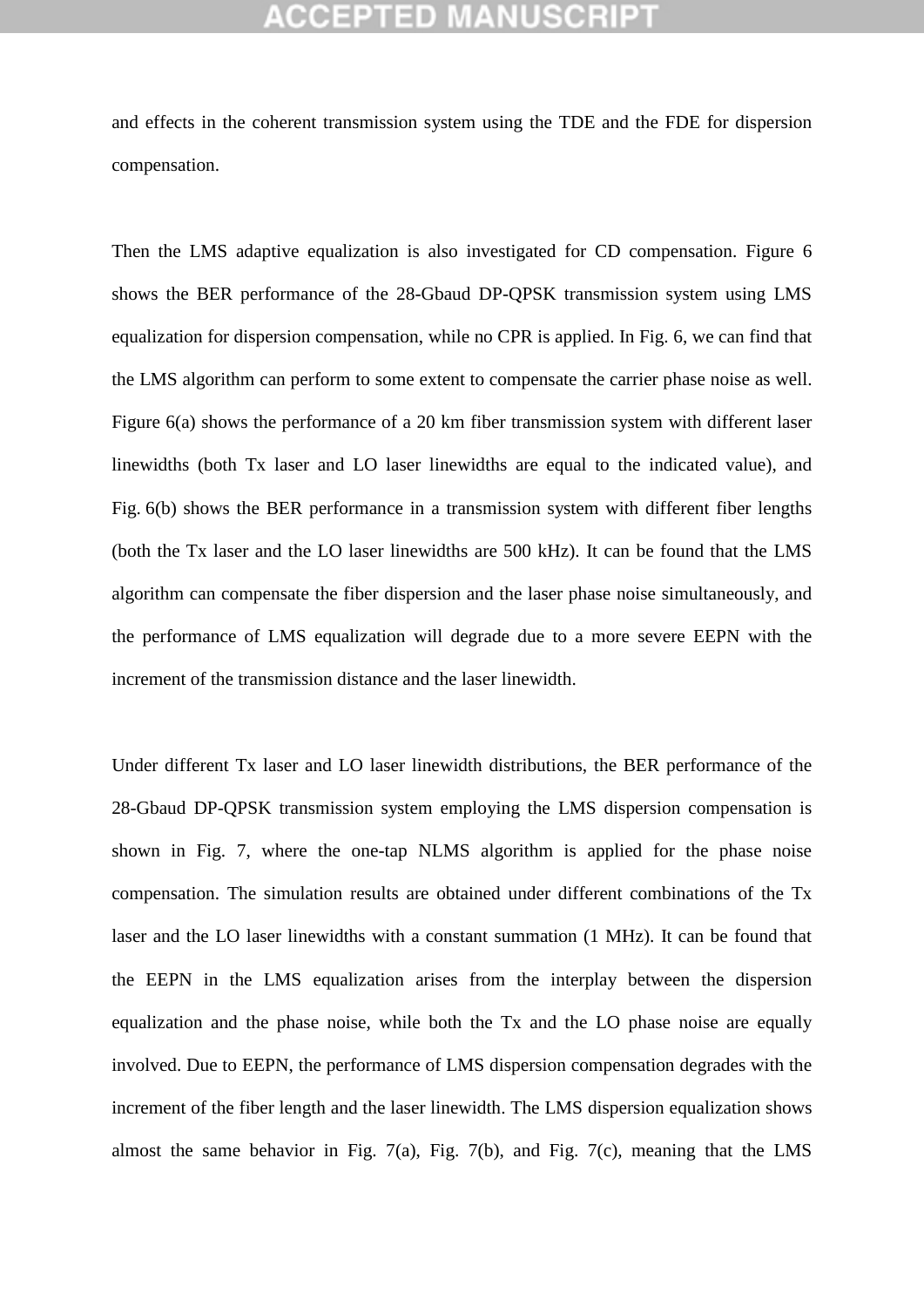dispersion equalization interplays with the phase noise from both the Tx and the LO lasers equally. Moreover, the LMS equalization is less tolerant against the EEPN than the TDE and the FDE dispersion compensation, since Fig. 7 (EEPN generated from a total laser linewidth of 1 MHz) gives a similar BER behavior as in Fig. 4(c) and Fig. 5(c) (EEPN generated from a LO laser linewidth of 4 MHz).

The distribution of the converged tap weights in the LMS dispersion equalizer for the system with different combinations of Tx and LO laser linewidth (still a constant summation) is illustrated in Fig. 8, where the transmission fiber length is 40 km. We can find that the tap weights give a very similar distribution for different combinations of the Tx and the LO laser linewidth. This can also reflect that the phase noise from the Tx laser and the LO laser gives an equal contribution for the EEPN in the LMS equalization, since the Tx laser and the LO laser phase noise interacts equally with the tap weights in the LMS equalizer.

Figure 9 shows the BER performance of the 28-Gbaud DP-QPSK transmission system using dispersion compensating fibers based ODC. It can be seen from Fig. 9(a) to Fig. 9(c) that the system gives the same performance with different combinations of Tx laser and LO laser linewidth, as well as different fiber dispersion, and no EEPN effects has been found. Figure 10 shows the performance of the transmission system using DCF and chirped FBG for dispersion compensation respectively, where the FBG based dispersion compensation gives an identical performance as the system using DCF based dispersion compensation. Therefore, there is no EEPN in the transmission system using optical dispersion compensation. However, in the transmission systems using ODC, the management and the mitigation of the fiber nonlinearities will become a critical issue, and this point will be discussed in more detail in Section 7. It is noted that here we assume an ideal optical dispersion compensation in the use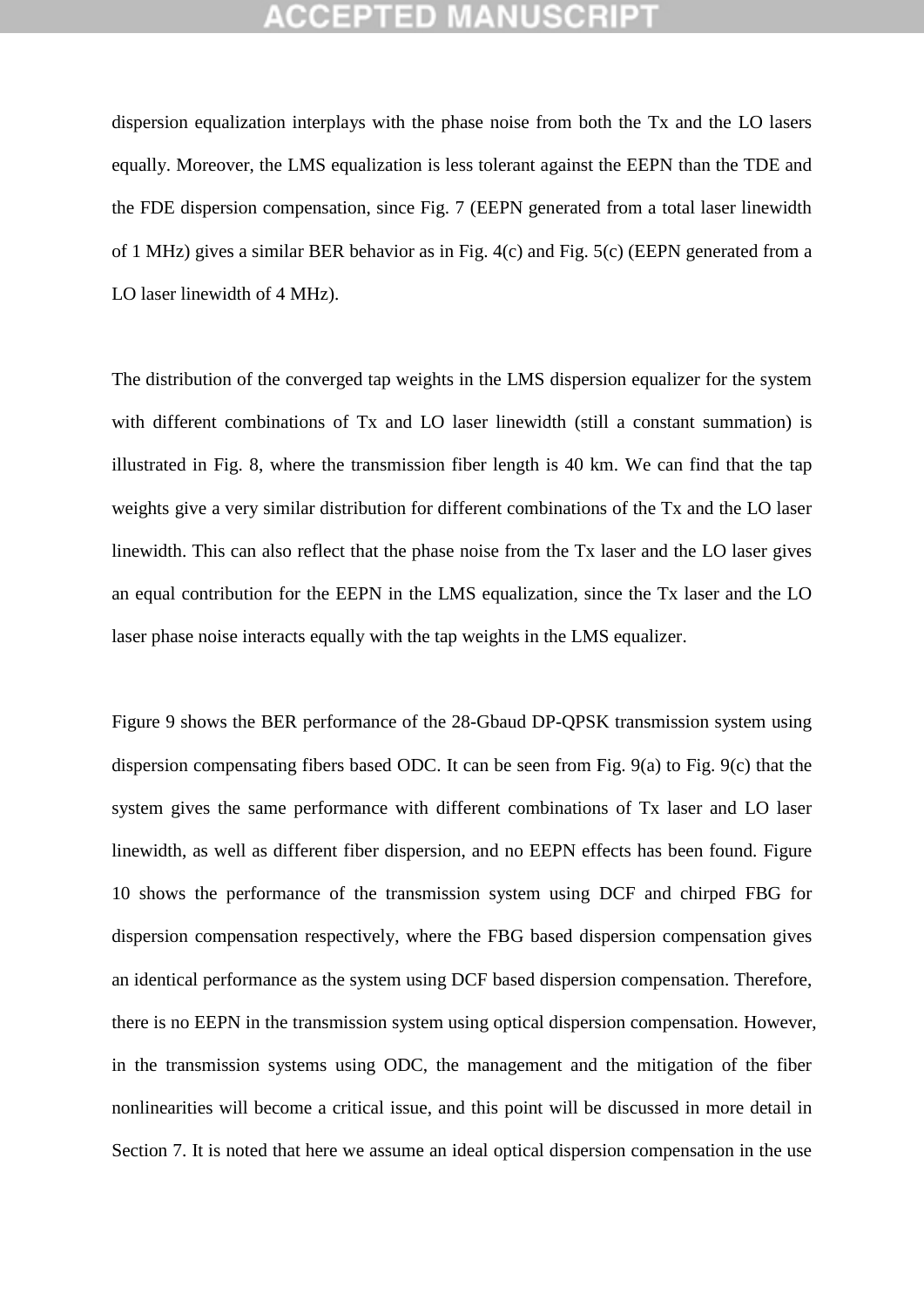## **CEPTED M**

of both DCF and FBG. In the case of DCF based compensation, the fiber dispersion is compensated using the DCF applied in the end of total optical link [2,44], where 100% of the dispersion is assumed to be compensated. In the FBG based compensation, the ideally channelized FBG is applied for the fiber dispersion compensation, where the effect of phase ripple is neglected [45,46]. In practical applications, the non-perfect compensation in the ODC could happen due to the inaccurate information of the fiber dispersion in the transmission link. The residual dispersion can be compensated electronically using an adaptive dispersion equalizer, and in this case small EEPN effect from the interaction between the laser phase noise and the adaptive dispersion equalizer has to be considered.

A comparison of the three electronic dispersion compensation methods (the TDE, the FDE, the LMS) in terms of the EEPN induced OSNR penalty at BER =  $10^{-3}$  (compared to the BtB case) for different effective linewidths is shown in Fig. 11, where the one-tap NLMS algorithm is applied for CPR. The effective linewidth is obtained from Eq. (5), and the testbed is still based on the 28-Gbaud DP-QPSK coherent transmission system. It can be seen that the TDE and the FDE dispersion compensation show a similar performance, while the OSNR penalty in the LMS dispersion compensation grows much faster with the increment of the effective linewidth, due to a more severe EEPN generated in the LMS dispersion equalization.

## 6.2 Influence of carrier phase recovery on EEPN

To study the EEPN effects in the transmission system using different carrier phase recovery approaches, we have investigated the EEPN induced BER floors in the 28-Gbaud DP-QPSK coherent optical transmission system, as shown in Fig. 12, where the three carrier phase recovery algorithms (the one-tap NLMS, the BWA, and the VV) are applied respectively.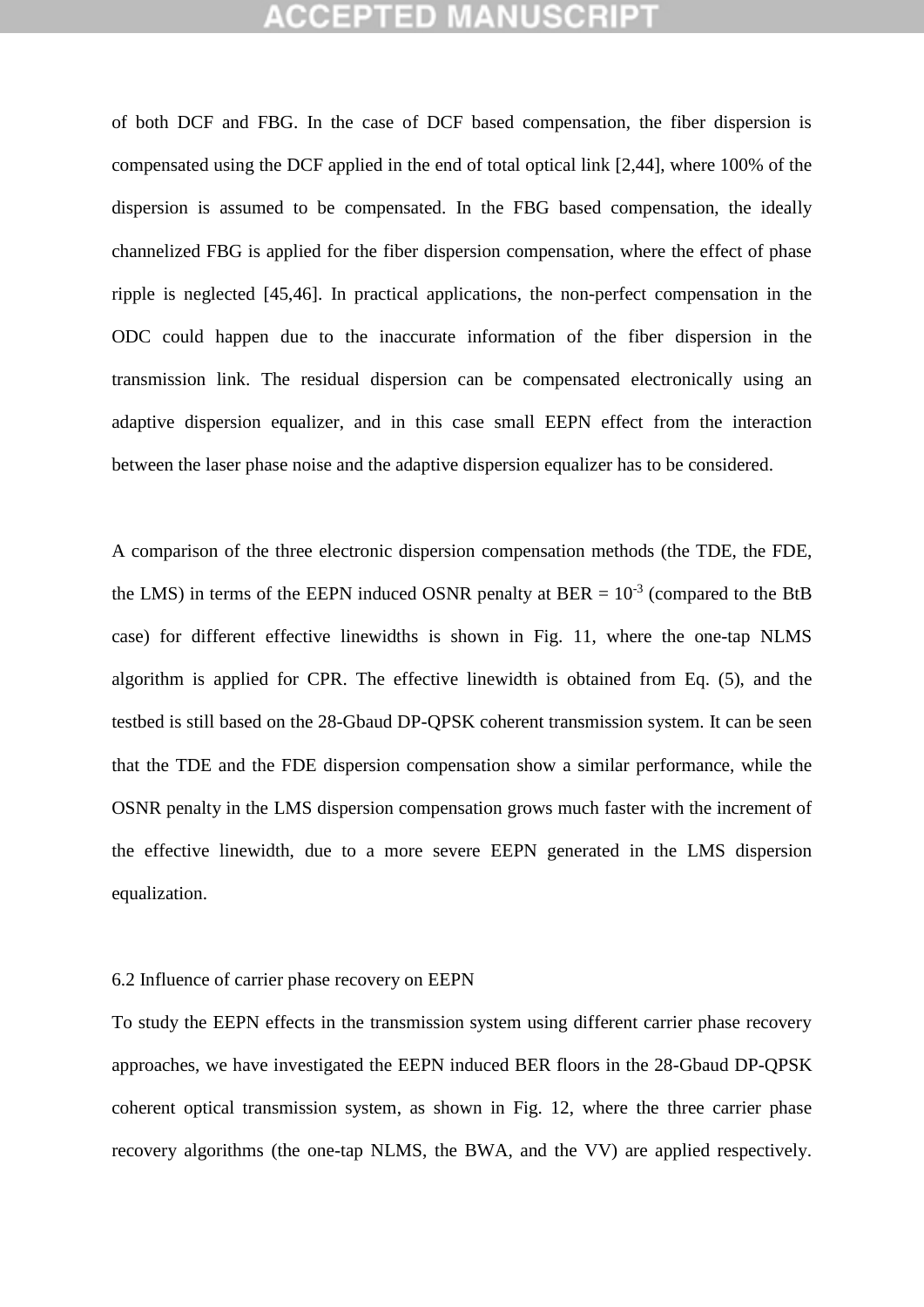The optical fiber length of 2000 km and the FDE dispersion compensation are used in the simulation work. All the BER floors are measured at the ONSR value of 40 dB. The linewidths of the Tx and the LO lasers are both 5 MHz in Fig. 12(a), and the linewidths of the Tx and the LO lasers are both 10 MHz in Fig. 12(b). The numerical results are obtained using different block size in the BWA and the VV carrier phase recovery algorithms, and an optimum step size parameter in the one-tap NLMS algorithm. The trends of the results in Fig. 12(a) and Fig. 12(b) are identical. The block-wise average algorithm performs slightly better than the one-tap NLMS algorithm, when the block size is less than 11 in Fig. 12(a) and less than 9 in Fig. 12(b). The Viterbi-Viterbi algorithm works marginally better than the one-tap NLMS method, when the block size is less than 21 in Fig. 12(a) and less than 15 in Fig. 12(b). Meanwhile, the Viterbi-Viterbi algorithm shows a marginal improvement compared to the block-wise average algorithm, while it requires more computational complexity. It is noted that the effective linewidth for indicating the amount of EEPN includes the impacts from both the fiber dispersion and the laser linewidths, therefore, the results in Fig. 12 can also demonstrate the trend of the BER floors in different CPR algorithms under the use of different fiber dispersion.

The maximum tolerable effective linewidth in the 28-Gbaud DP-QPSK coherent transmission system is investigated in Fig. 13 (consistent with the analyses in Ref [32]), where the three carrier phase recovery algorithms (the BWA and the VV methods with different block size, the one-tap NLMS method with an optimum step size) are applied. Here the maximum tolerable effective linewidth refers to the effective linewidth in the communication system which leads to a certain BER floor  $(10^{-2}, 10^{-3}, \text{ or } 10^{-4})$  in the carrier phase recovery. We can find that the maximum tolerable effective linewidth in the block-wise average and the Viterbi-Viterbi CPR approaches degrade with the increment of the block size. The BWA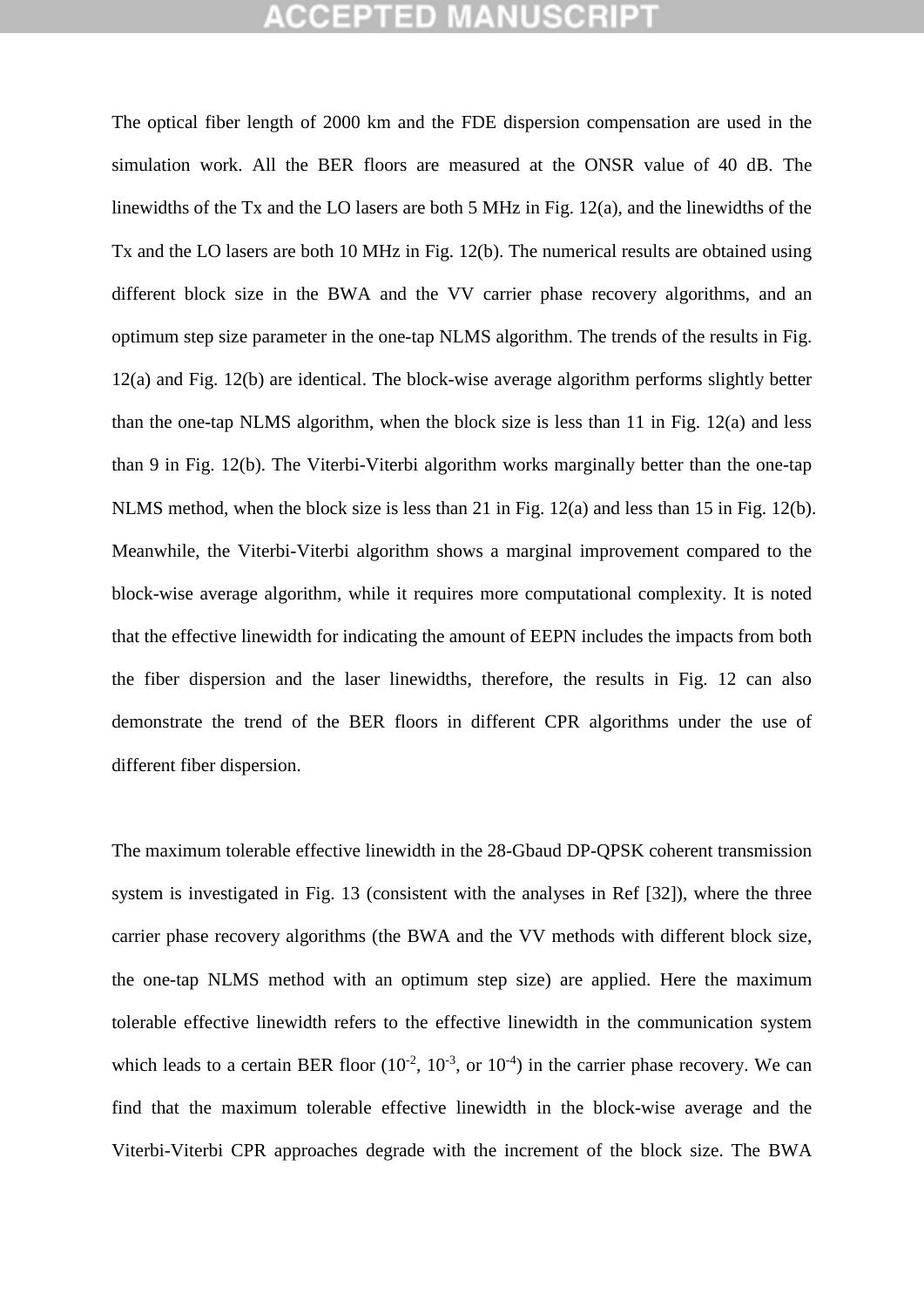algorithm performs better (allowing a larger effective linewidth) than the one-tap NLMS algorithm when the block size is less than 11, and the Viterbi-Viterbi algorithm performs better than the one-tap NLMS algorithm when the block size is less than 21. In accordance with previous results, the Viterbi-Viterbi algorithm does not show a considerable improvement in term of the tolerable effective linewidth either, compared to the block-wise average algorithm.

### **7. Discussions**

According to the above descriptions, the EEPN does not exist in the coherent transmission systems using optical dispersion compensation, such as DCFs and chirped FBGs, and it seems the linear distortions can be less in such systems. However, the mitigation of the fiber nonlinear effects in the systems using ODC should be significantly considered. One feasible method can be the optical back-propagation (OBP), to compensate the chromatic dispersion and the nonlinearities simultaneously [44,47]. Thus both EEPN and fiber nonlinearities can be mitigated with a low complexity in the coherent transmission systems using OBP. Another promising option is the optical phase conjugation (OPC), which can cancel the fiber nonlinear effects by utilizing the phase conjugate of the transmitted signal to generate an opposite nonlinear phase shift [48,49]. The combination of the OPC and the ODC can also be a feasible approach to compensate the EEPN and the fiber nonlinearities at the same time [50].

All the numerical simulations in this paper have been carried out based on the 28-Gbaud NRZ-DP-QPSK coherent transmission system, which corresponds to a standard 100-Gbit/s optical fiber networks. As a matter of fact, the indications and the conclusions are also appropriate and can be transplanted for the *n*-PSK and the *n*-QAM coherent transmission systems, and the impacts of EEPN will be more significant and critical for such systems using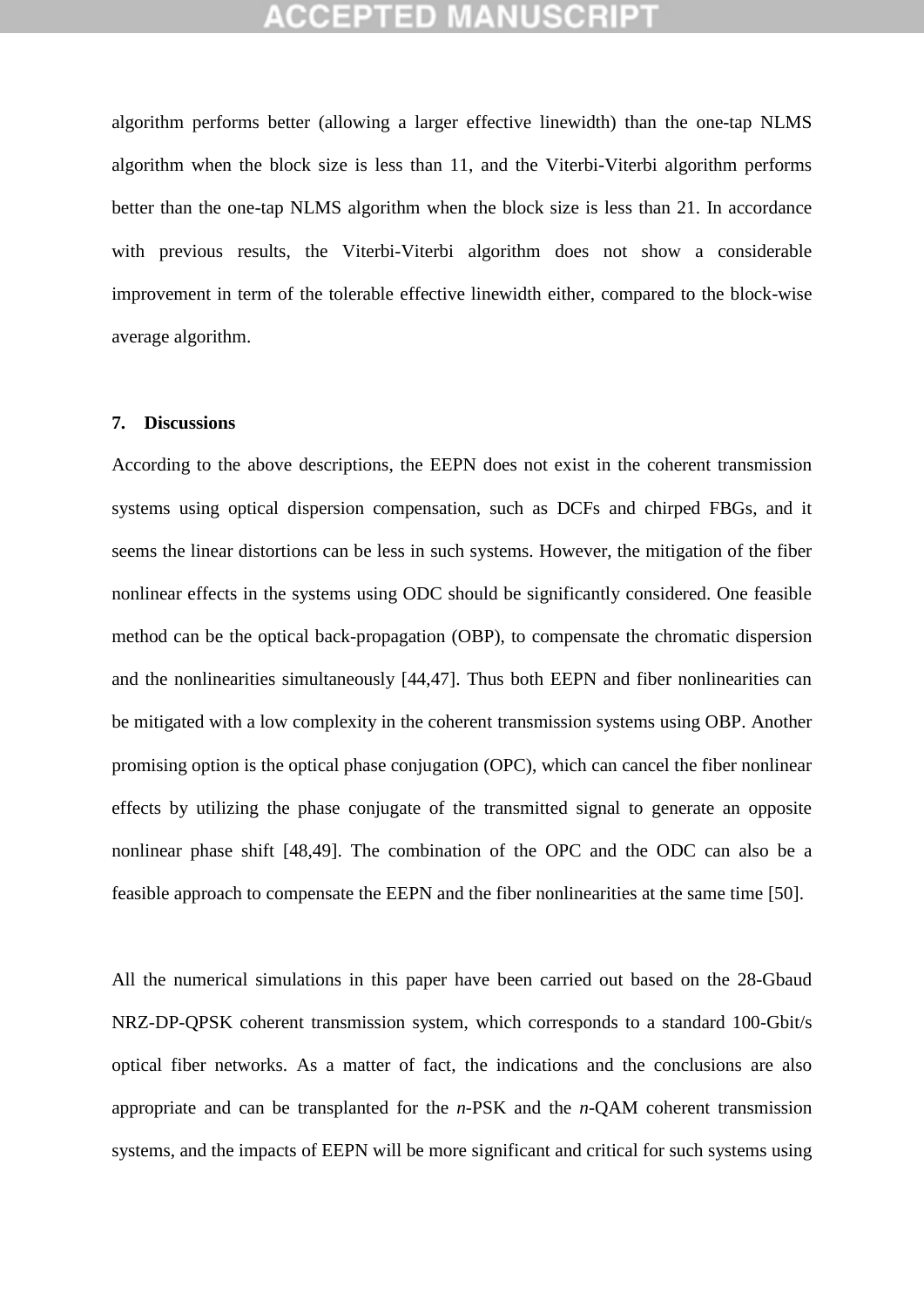a higher-order modulation format. The TDE and the FDE dispersion compensation methods are independent of modulation format, and the LMS dispersion equalization and the one-tap NLMS CPR algorithm can also be applied directly in the *n*-PSK and the *n*-QAM transmission systems. The block-wise average and the Viterbi-Viterbi algorithms can be used in the *n*-PSK and the star *n*-QAM systems directly. But for the square *n*-QAM transmission systems, some additional DSP operations, such as constellation partitioning and symbol classification, have to be accommodated according to the specific modulation format [51,52].

In the descriptions regarding CPR, the performance of the block-wise average and the Viterbi-Viterbi algorithms degrades with the increment of the block-size, since only the BER floors are employed for evaluating the transmission systems, where the additive channel noise, e.g. amplified spontaneous emission (ASE) noise, is neglected. Actually, a larger block size in the BWA and the VV algorithms is helpful for mitigating the additive channel noise, although it will degrade the tolerance of the CPR approach against the laser phase noise. As shown in Fig. 12 and Fig. 13, the performance dependence on the block size in the BWA and the VV algorithms is not strong, meaning that a large block size (up to  $\sim$ 21) can be employed to mitigate the additive white Gaussian noise (AWGN) in the practical coherent optical transmission networks. Meanwhile, the one-tap NLMS algorithm can also give a good accommodation for the additive channel noise in the transmission system, if a optimum step size is applied [9,17].

In addition, it is noted that the block-wise average and the Viterbi-Viterbi algorithms require the use of differential encoding to avoid the cycle slip effect in carrier phase recovery, while the one-tap NLMS algorithm does not require a differential encoding [9,18,19]. The use of differential encoding generally leads to an additional OSNR penalty, which also needs to be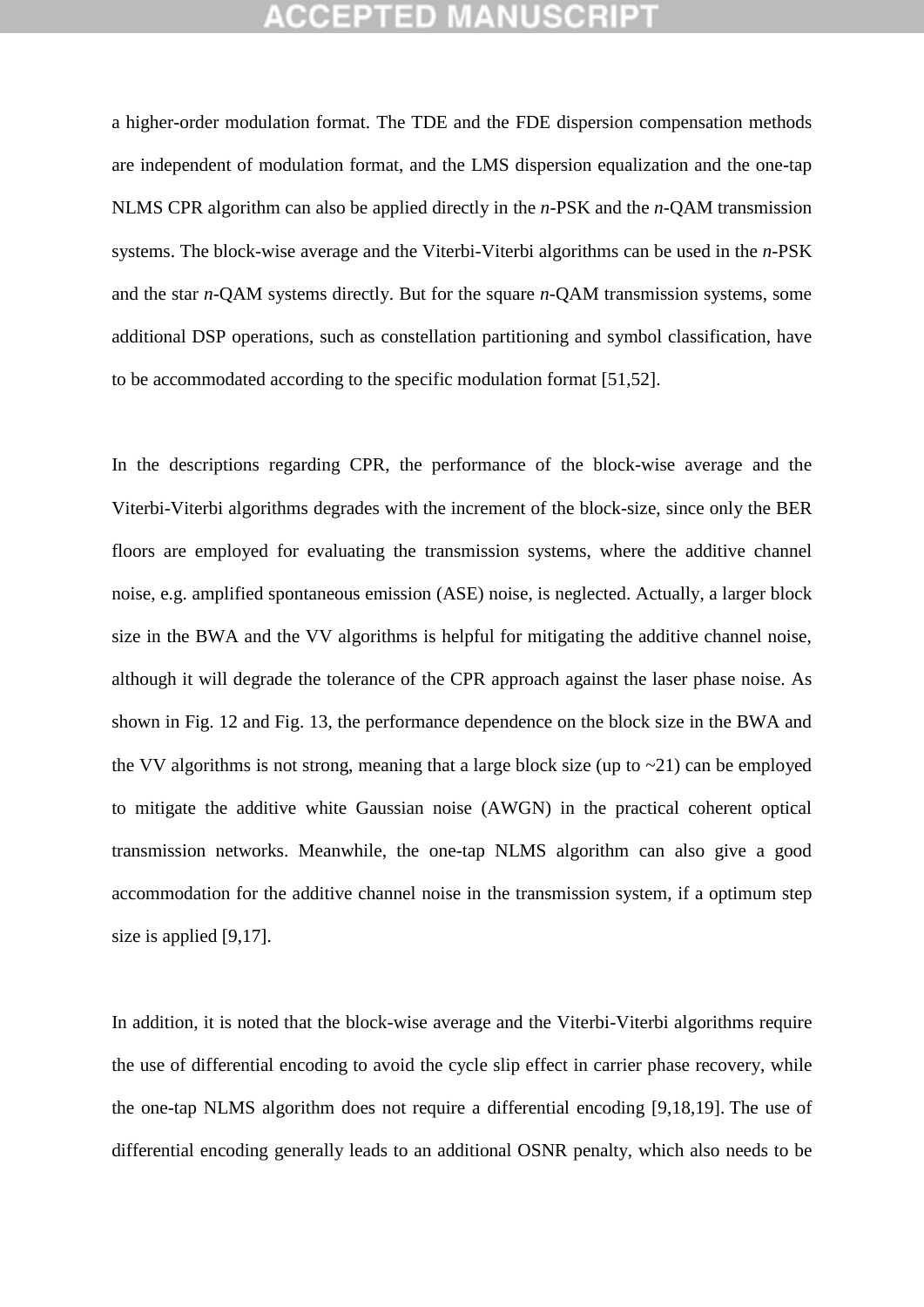taken into consideration in practical applications of carrier phase recovery approaches. In this work, we employed the coherently-detected DP-QPSK in all the transmission scenarios without considering the impact of differential encoding, and in practical communication systems the cycle slip problem can be solved by using either pilot-symbol assisted estimation or forward error correction (FEC) coding techniques [53,54].

### **8. Conclusions**

We have presented a comprehensive investigation on different chromatic dispersion compensation and carrier phase recovery approaches in the *n*-PSK and *n*-QAM coherent optical transmission systems, considering the impacts of EEPN. Four CD compensation approaches, including the time-domain equalization, the frequency-domain equalization, the least mean square adaptive equalization for EDC, and the dispersion compensating fiber for ODC, have been applied for dispersion compensation. Three carrier phase recovery methods are also employed for carrier phase estimation: the one-tap NLMS algorithm, the block-wise average algorithm, and the Viterbi-Viterbi algorithm. The impact and the origin of EEPN are analyzed and discussed in detail by using and comparing different dispersion compensation and carrier phase recovery approaches. Numerical simulations have been implemented in the 28-Gbaud NRZ-DP-QPSK coherent optical transmission system, and the results show that the origin of EEPN depends on the choice of digital dispersion compensation methods and the effects of EEPN behave moderately different in different carrier phase recovery approaches. In the transmission system employing the TDE and the FDE for dispersion equalization, the system performance is significantly impacted by the equalization enhanced LO phase noise. However, in the LMS adaptive dispersion equalization, the system performance is equally influenced by the equalization enhanced Tx phase noise and the equalization enhanced LO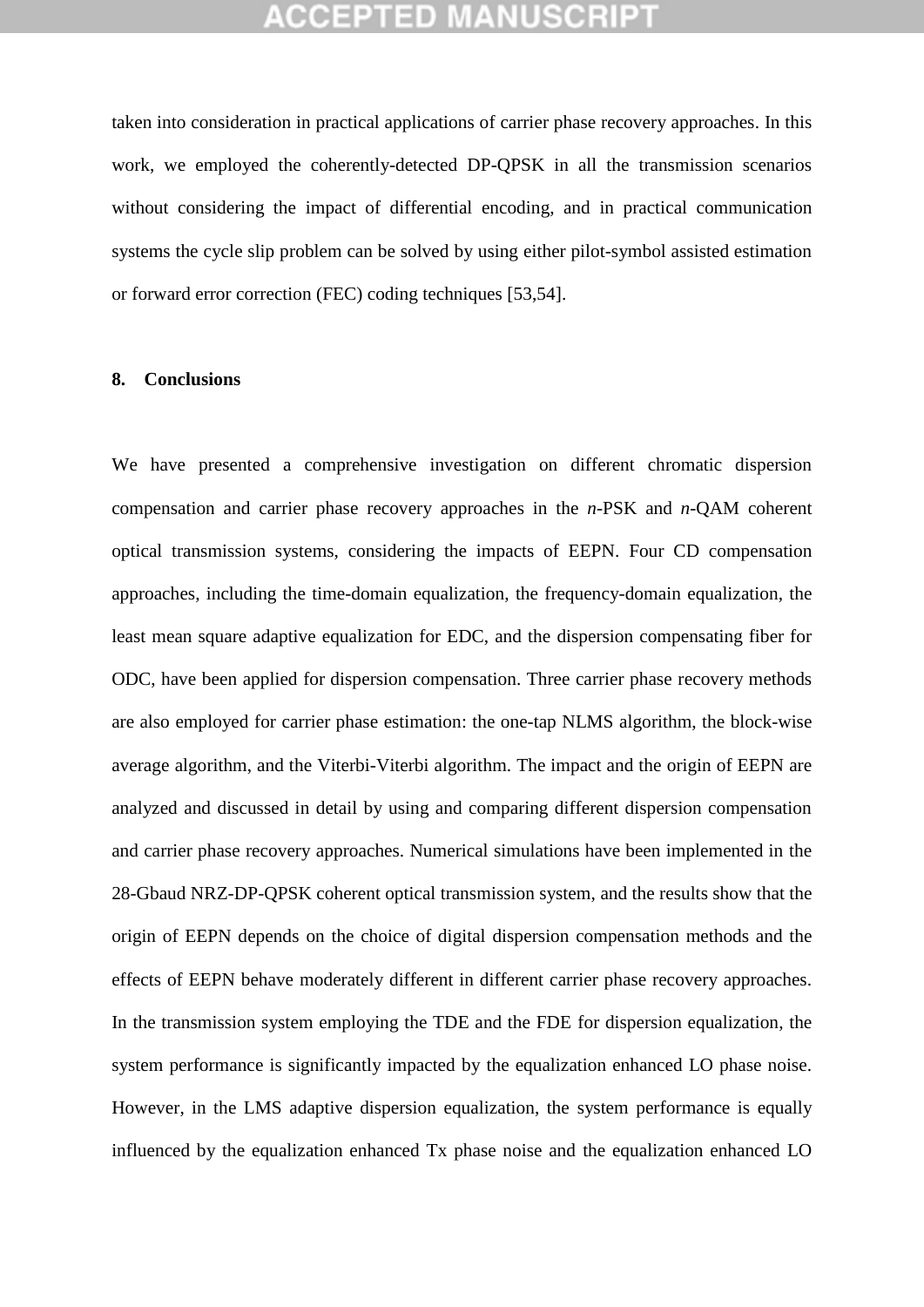phase noise. Meanwhile, the LMS adaptive equalization is less tolerant against phase fluctuation than the TDE and the FDE, when the CPR is employed. There is no EEPN in the system using optical dispersion compensation. In the comparative study of carrier phase recovery, the one-tap NLMS algorithm performs slightly worse (still acceptable) than the block-wise average and the Viterbi-Viterbi algorithms. The Viterbi-Viterbi approach offers a marginal improvement compared to the block-wise average approach, while it requires more computational complexity.

Our analysis and discussions are useful and important for the practical application and design of the DSP modules in the long-haul high speed coherent optical fiber transmission systems, where the EEPN can not be neglected.

## **Acknowledgements**

This work is supported in part by UK Engineering and Physical Sciences Research Council (UNLOC EP/J017582/1), in part by European Commission Research Council FP7-PEOPLE-2012-IAPP (GRIFFON, No. 324391), and in part by Swedish Research Council Vetenskapsradet (No. 0379801).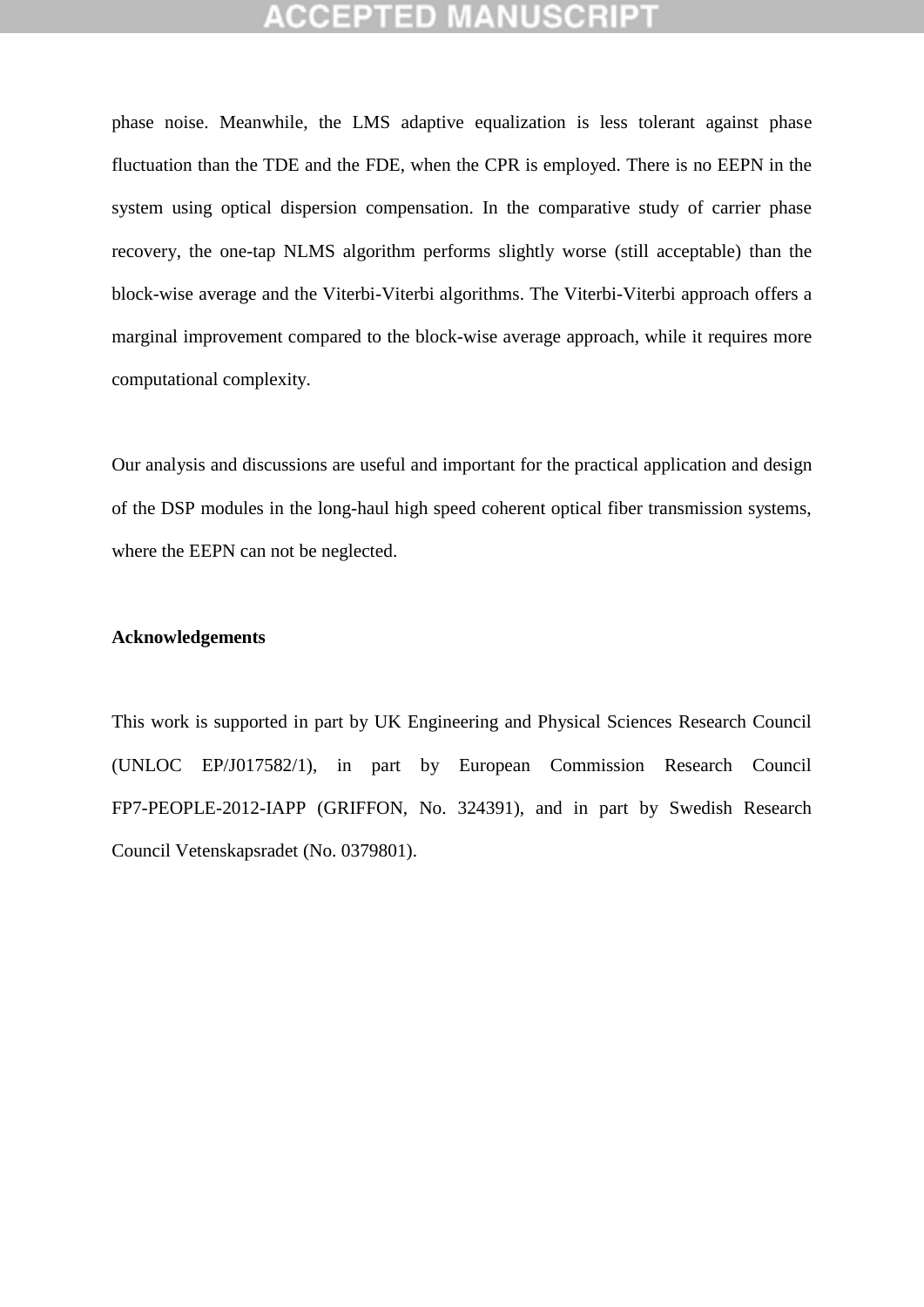### **References**

[1] I. Kaminow, T. Li, A. E. Willner, Optical fiber telecommunications VIA: components and subsystems, 6th ed., Academic Press, Oxford, 2013.

[2] G. P. Agrawal, Fiber-optic communication systems, 4th ed., John Wiley & Sons, Inc., New York, 2010.

[3] G. Li, Recent advances in coherent optical communication, Adv. Opt. Photon. 1 (2009) 279-307.

[4] S. J. Savory, Digital filters for coherent optical receivers, Opt. Express 16 (2008) 804-817.

[5] T. Xu, G. Jacobsen, S. Popov, J. Li, E. Vanin, K. Wang, A. T. Friberg, Y. Zhang, Chromatic dispersion compensation in coherent transmission system using digital filters, Opt. Express 18 (2010) 16243-16257.

[6] T. Xu, G. Jacobsen, S. Popov, J. Li, K. Wang, A. T. Friberg, Normalized LMS digital filter for chromatic dispersion equalization in 112-Gbit/s PDM-QPSK coherent optical transmission system, Opt. Commun. 283 (2010) 963-967.

[7] E. Ip, J. M. Kahn, Digital equalization of chromatic dispersion and polarization mode dispersion, J. Lightwave Technol. 25 (2007) 2033-2043.

[8] M. G. Taylor, Phase estimation methods for optical coherent detection using digital signal processing, J. Lightwave Technol. 27 (2009) 901-914.

[9] Y. Mori, C. Zhang, K. Igarashi, K. Katoh, K. Kikuchi, Unrepeated 200-km transmission of 40-Gbit/s 16-QAM signals using digital coherent receiver, Opt. Express 17 (2009) 1435-1441.

[10]F. Zhang, J. Wu, Y. Li, K. Xu, J. Lin, Multi-stage feed-forward optical carrier phase estimation based on QPSK partitioning for 64-QAM signals, Optik 124 (2013) 2557-2560.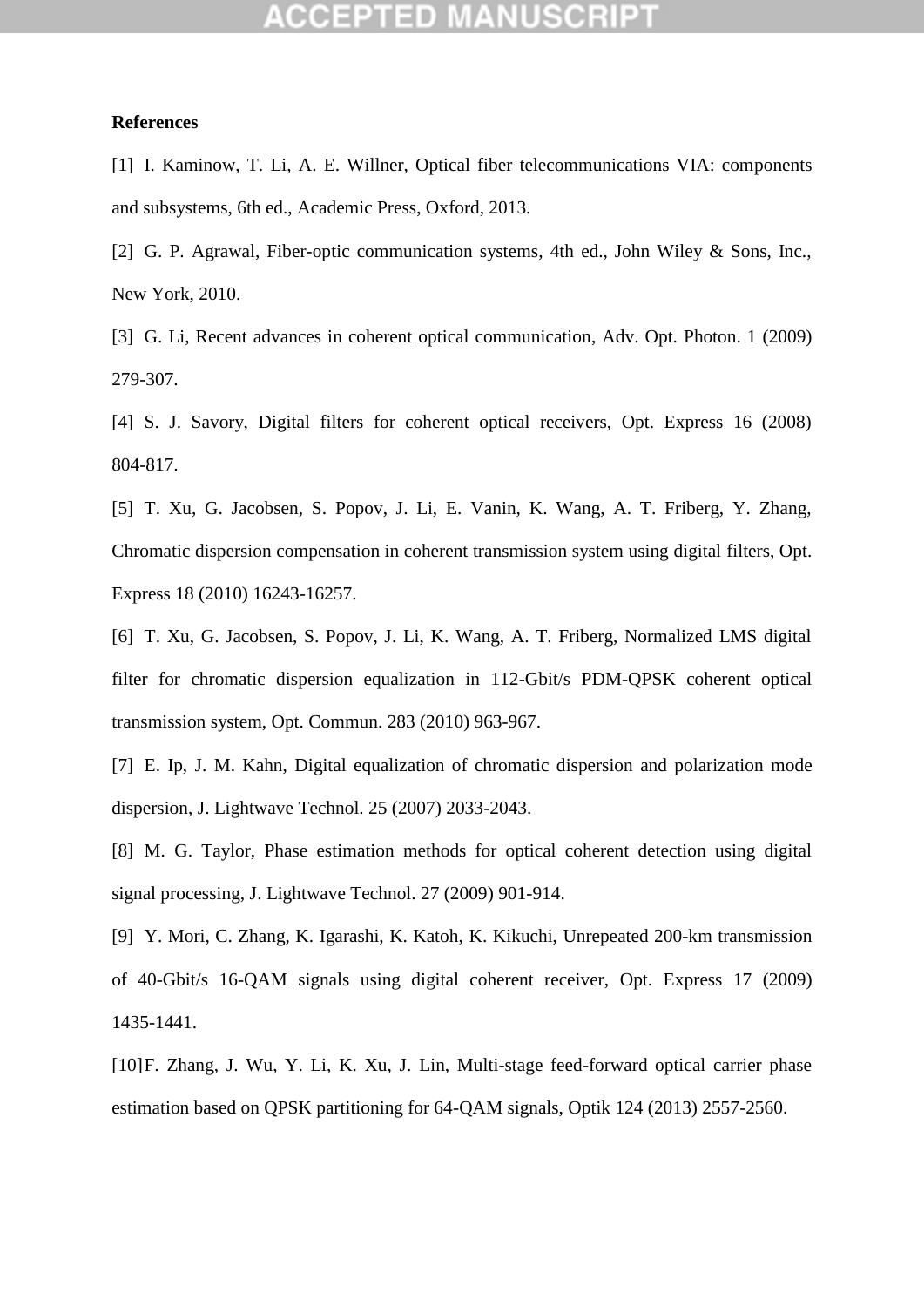## GEPTED

[11]X. He, X. Zhang, Q. Shao, L. Xiang, M. Gong, K. Zhang, Improving channel capacity by nonlinearity compensation and noise suppression in high-speed multi-span optical transmission systems, Optik 125 (2014) 1088-1091.

[12]G. Liga, T. Xu, L. Galdino, R. Killey, P. Bayvel, Digital back-propagation for high spectral-efficiency Terabit/s superchannels, Tech. Dig. Conf. Opt. Fiber Commun. (2014) W2A.23.

[13]S. J. Savory, Compensation of fibre impairments in digital coherent systems, Tech. Dig. Eur. Conf. Opt. Commun. (2008) Mo.3.D.1.

[14]M. Kuschnerov, F. N. Hauske, K. Piyawanno, B. Spinnler, A. Napoli, B. Lankl, Adaptive chromatic dispersion equalization for non-dispersion managed coherent systems, Tech. Dig. Conf. Opt. Fiber Commun. (2009) OMT1.

[15]R. Kudo, T. Kobayashi, K. Ishihara, Y. Takatori, A. Sano, Y. Miyamoto, Coherent optical single carrier transmission using overlap frequency domain equalization for long-haul optical systems, J. Lightwave Technol. 27 (2009) 3721-3728.

[16] S. Haykin, Adaptive filter theory, 4th ed., Prentice Hall, New Jersey, 2001.

[17]T. Xu, G. Jacobsen, S. Popov, J. Li, A. T. Friberg, Y. Zhang, Analytical estimation of phase noise influence in coherent transmission system with digital dispersion equalization, Opt. Express 19 (2011) 7756-7768.

[18]D. S. Ly-Gagnon, S. Tsukamoto, K. Katoh, K. Kikuchi, Coherent detection of optical quadrature phase-shift keying signals with carrier phase estimation, J. Lightwave Technol. 24 (2006) 12-21.

[19]A. J. Viterbi, A. M. Viterbi, Nonlinear estimation of PSK-modulated carrier phase with application to burst digital transmission, IEEE Trans. Inf. Theory 29 (1983) 543-551.

[20]W. Shieh, K. P. Ho, Equalization-enhanced phase noise for coherent detection systems using electronic digital signal processing, Opt. Express 16 (2008) 15718-15727.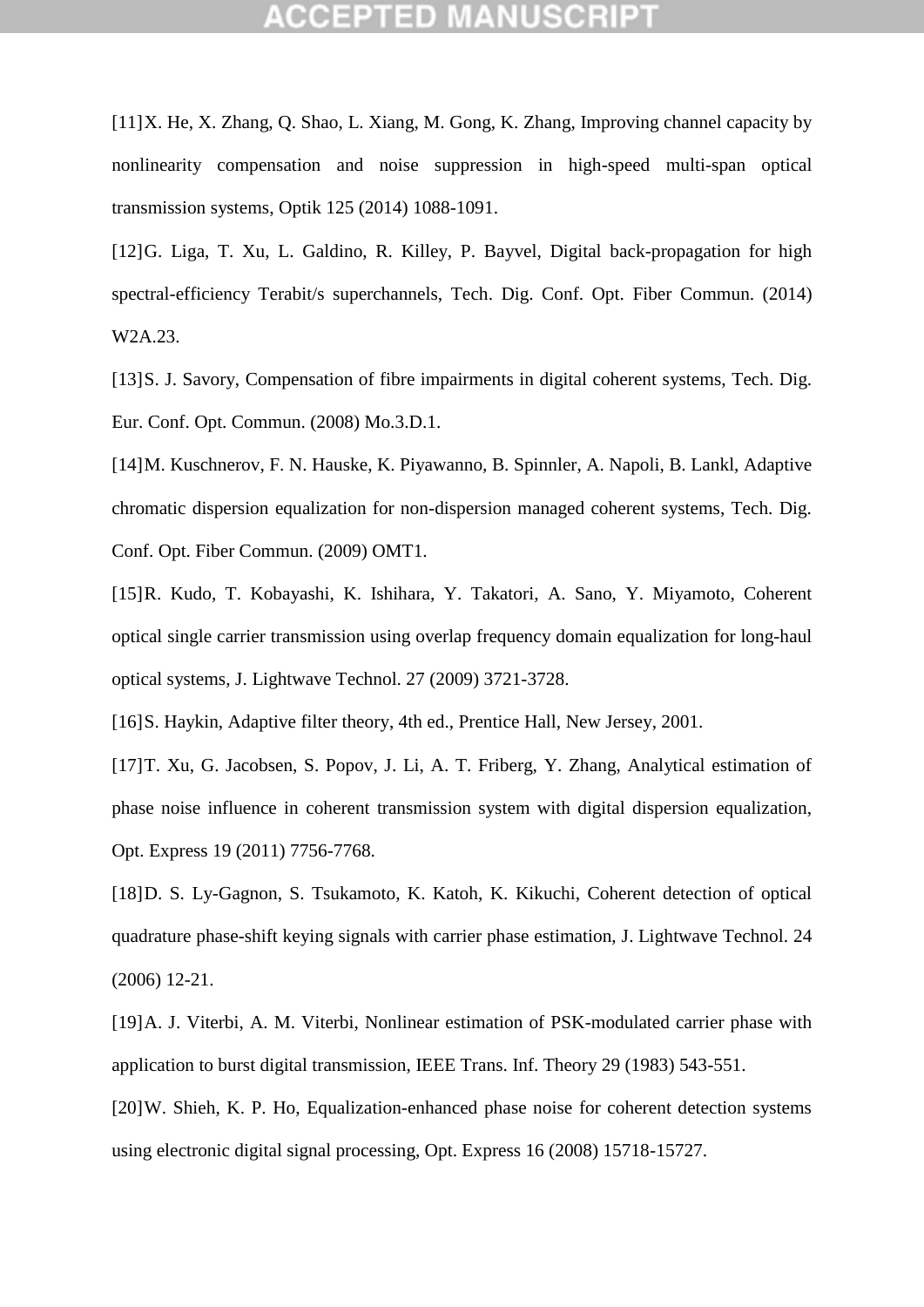[21]A. P. T. Lau, T. S. R. Shen, W. Shieh, K. P. Ho, Equalization-enhanced phase noise for 100Gb/s transmission and beyond with coherent detection, Opt. Express 18 (2010) 17239-17251.

[22]K. P. Ho, A. P. T. Lau, W. Shieh, Equalization-enhanced phase noise induced time jitter, Opt. Lett. 36 (2011) 585-587.

[23]K. P. Ho, W. Shieh, Equalization-enhanced phase noise in mode-division multiplexed systems, J. Lightwave Technol. 31 (2013) 2237-2243.

[24]C. Xie, Local oscillator phase noise induced penalties in optical coherent detection systems using electronic chromatic dispersion compensation, Tech. Dig. Conf. Opt. Fiber Commun. (2009) OMT4.

[25]C. Xie, WDM coherent PDM-QPSK systems with and without inline optical dispersion compensation, Opt. Express 17 (2009) 4815-4823.

[26]I. Fatadin, S. J. Savory, Impact of phase to amplitude noise conversion in coherent optical systems with digital dispersion compensation, Opt. Express 18 (2010) 16273-16278.

[27]G. Colavolpe, T. Foggi, E. Forestieri, M. Secondini, Impact of phase noise and compensation techniques in coherent optical systems, J. Lightwave Technol. 29 (2011) 2790-2800.

[28] Q. Zhuge, M. H. Morsy-Osman, D. V. Plant, Low overhead intra-symbol carrier phase recovery for reduced-guard-interval CO-OFDM, J. Lightwave Technol. 31 (2013) 1158-1169.

[29]G. Jacobsen, T. Xu, S. Popov, S. Sergeyev, Y. Zhang, Phase noise influence in long-range coherent optical OFDM systems with delay detection, IFFT multiplexing and FFT demodulation, J. Opt. Commun. (2012) 289-295.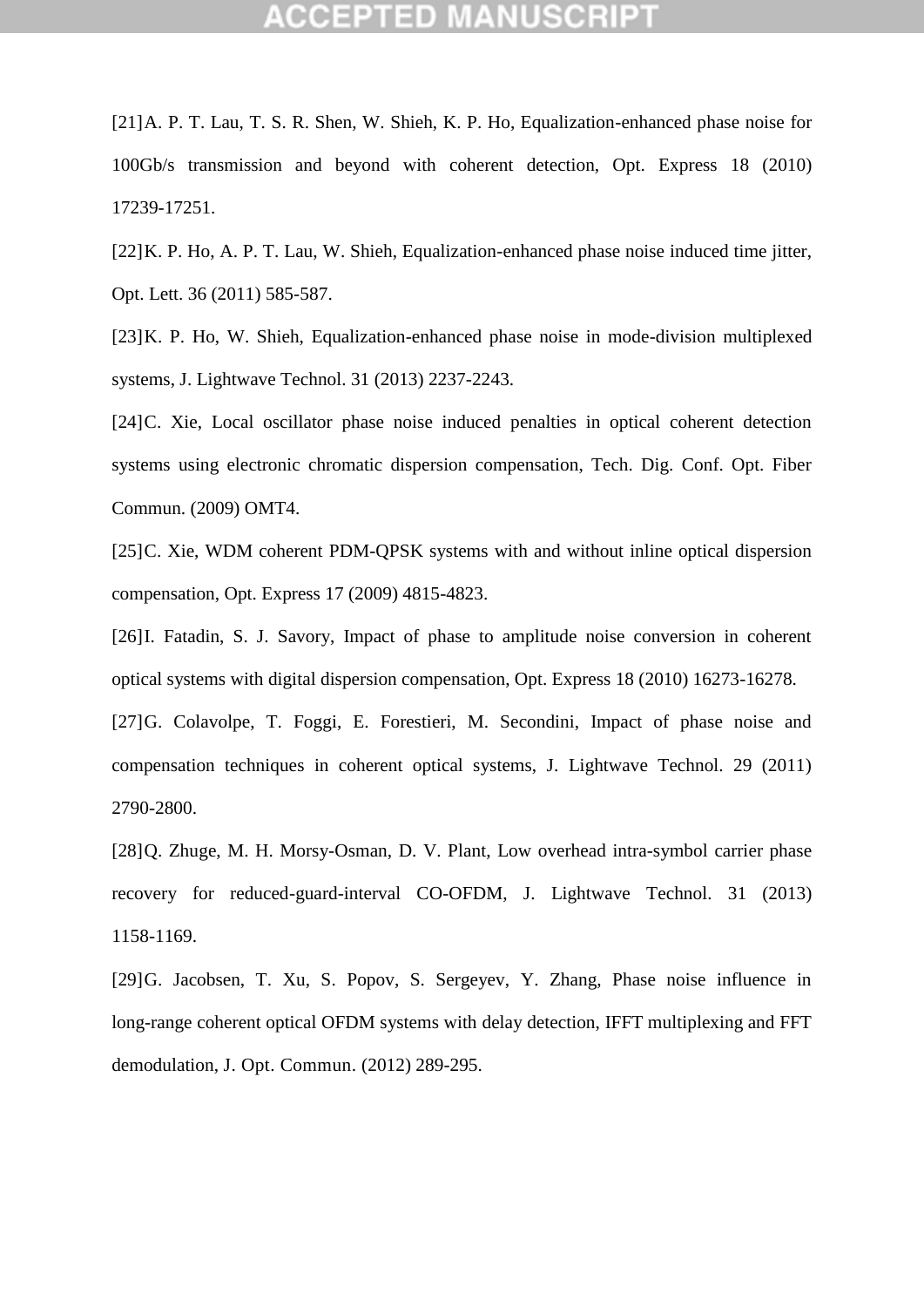## ICEPTED M

[30]Q. Zhuge, X. Xu, Z. A. El-Sahn, M. E. Mousa-Pasandi, M. Morsy-Osman, M. Chagnon, M. Qiu, D. V. Plant, Experimental investigation of the equalization-enhanced phase noise in long haul 56 Gbaud DP-QPSK systems, Opt. Express 20 (2012) 13841-13846.

[31]S. Oda, C. Ohshima, T. Tanaka, T. Tanimura, H. Nakashima, N. Koizumi, T. Hoshida, H. Zhang, Z. Tao, J. C. Rasmussen, Interplay between local oscillator phase noise and electrical chromatic dispersion compensation in digital coherent transmission system, Tech. Dig. Euro. Conf. Opt. Commun. (2010) Mo.1.C.2.

[32]T. Xu, G. Jacobsen, S. Popov, J. Li, A.T. Friberg, Y. Zhang, Carrier phase estimation methods in coherent optical transmission systems influenced by equalization enhanced phase noise, Opt. Commun. 293 (2013) 54-60.

[33]G. Jacobsen, T. Xu, S. Popov, S. Sergeyev, Phase noise influence in coherent optical DnPSK systems with DSP based dispersion compensation, J. Opt. Commun. 35 (2014) 57-61.

[34]T. Xu, G. Jacobsen, S. Popov, J. Li, S. Sergeyev, A. T. Friberg, Y. Zhang, Analytical BER performance in differential n-PSK coherent transmission system influenced by equalization enhanced phase noise, Opt. Commun. 334 (2015) 222-227.

[35]G. Jacobsen, M. Lidón, T. Xu, S. Popov, A. T. Friberg, Y. Zhang, Influence of pre- and post-compensation of chromatic dispersion on equalization enhanced phase noise in coherent multilevel systems, J. Opt. Commun. 32 (2011) 257-261.

[36]G. Jacobsen, T. Xu, S. Popov, J. Li, A. T. Friberg, Y. Zhang, EEPN and CD study for coherent optical nPSK and nQAM systems with RF pilot based phase noise compensation, Opt. Express 20 (2012) 8862-8870.

[37]G. Jacobsen, T. Xu, S. Popov, J. Li, A. T. Friberg, Y. Zhang, Receiver implemented RF pilot tone phase noise mitigation in coherent optical nPSK and nQAM systems, Opt. Express 19 (2011) 14487- 14494.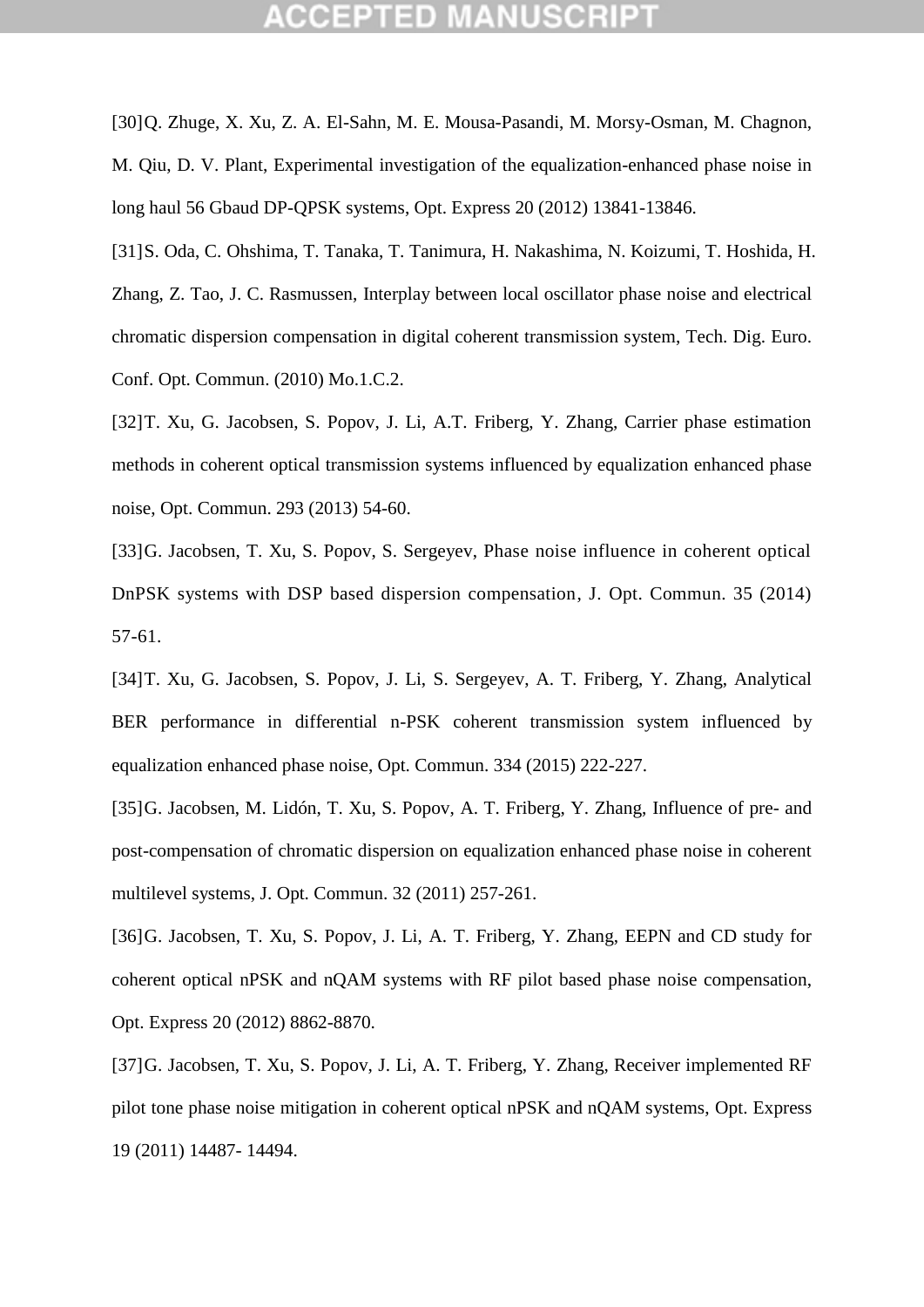[38]G. Jacobsen, T. Xu, S. Popov, S. Sergeyev, Study of EEPN mitigation using modified RF pilot and Viterbi-Viterbi based phase noise compensation, Opt. Express 21 (2013) 12351- 12362.

[39]T. Xu, G. Jacobsen, S. Popov, J. Li, S. Sergeyev, Mitigation of EEPN in long-haul n-PSK coherent transmission system using modified optical pilot carrier, Tech. Dig. Conf. Asia Commun. Photon. (2013) AF3E.1.

[40]www.vpiphotonics.com

[41]www.mathworks.com

[42]T. Xu, G. Jacobsen, S. Popov, M. Forzati, J. Mårtensson, M. Mussolin, J. Li, K. Wang, Y. Zhang, A. T. Friberg, Frequency-domain chromatic dispersion equalization using overlap-add methods in coherent optical system, J. Opt. Commun. 32 (2011) 131-135.

[43]T. Xu, G. Jacobsen, S. Popov, J. Li, T. Liu, Y. Zhang, P. Bayvel, Analytical investigations on carrier phase recovery in dispersion-unmanaged n-PSK coherent optical communication systems, Photon. 3 (2016) 51.

[44]S. Kumar, D. Yang, Optical backpropagation for fiber-optic communications using highly nonlinear fibers, Opt. Lett. 36 (2011) 1038-1040.

[45]Y. W. Song, D. Starodubov, Z. Pan, Y. Xie, A. E. Willner, J. Feinberg, Tunable WDM dispersion compensation with fixed bandwidth and fixed passband center wavelength using a uniform FBG, IEEE Photon. Technol. Lett. 14 (2002 ) 1193-1195.

[46]I. Riant, S. Gurib, J. Gourhant, P. Sansonetti, C. Bungarzeanu, R. Kashyap, Chirped fiber Bragg gratings for WDM chromatic dispersion compensation in multispan 10-Gb/s transmission, J. Sel. Top. Quantum Electron. 5 (1999) 1312- 1324.

[47]X. Liang, S. Kumar, J. Shao, Ideal optical backpropagation of scalar NLSE using dispersion-decreasing fibers for WDM transmission, Opt. Express 21 (2013) 28668-28675.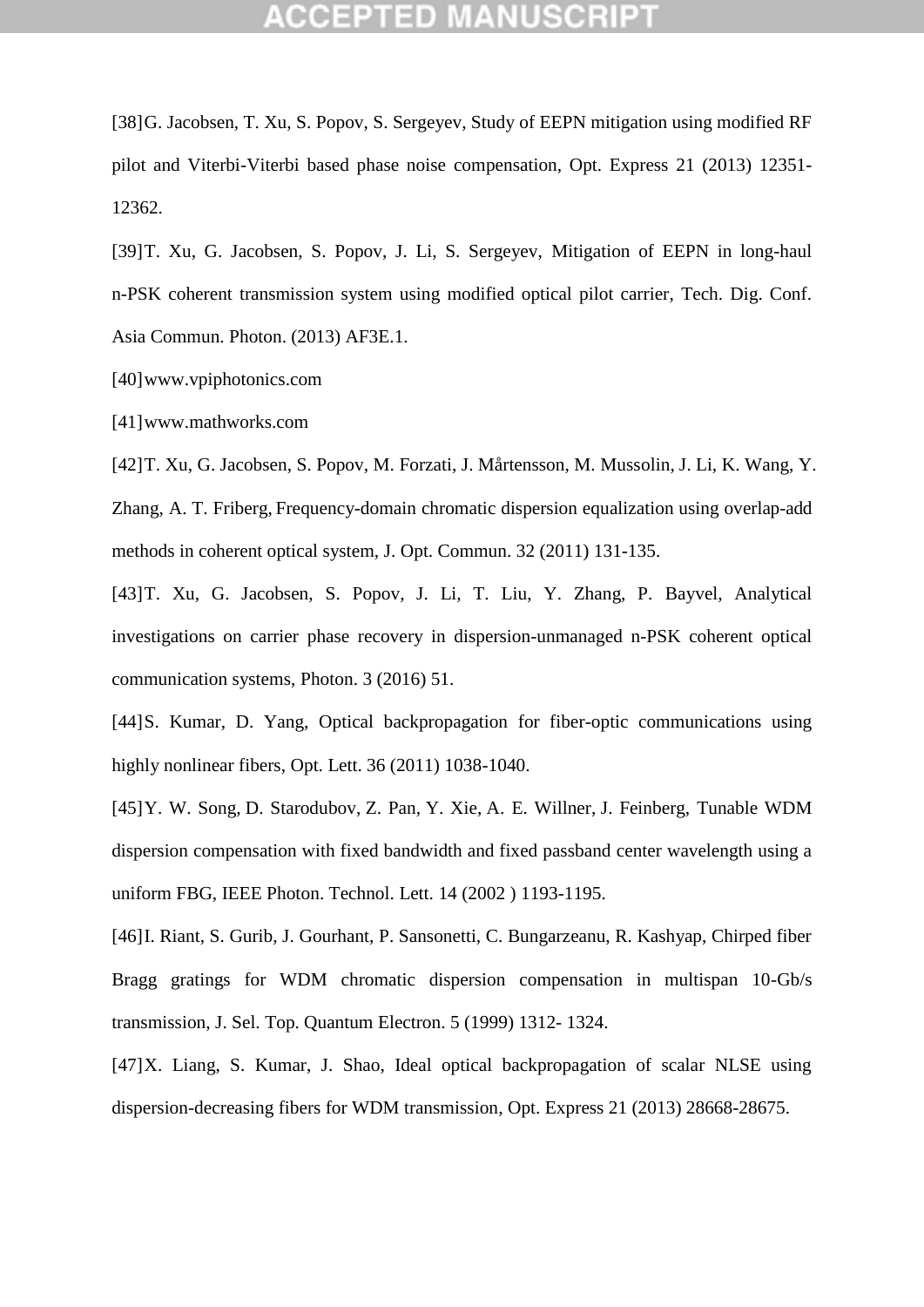[48]H. Hu, R. M. Jopson, A. Gnauck, M. Dinu, S. Chandrasekhar, X. Liu, C. Xie, M. Montoliu, S. Randel, C. McKinstrie, Fiber nonlinearity compensation of an 8-channel WDM PDM-QPSK signal using multiple phase conjugations, Tech. Dig. Conf. Opt. Fiber Commun. (2014) M3C.2.

[49]I. Phillips, M. Tan, M. F. Stephens, M. McCarthy, E. Giacoumidis, S. Sygletos, P. Rosa, S. Fabbri, S. T. Le, T. Kanesan, S. K. Turitsyn, N. J. Doran, P. Harper, A. D. Ellis, Exceeding the nonlinear-shannon limit using Raman laser based amplification and optical phase conjugation, Tech. Dig. Conf. Opt. Fiber Commun. (2014) M3C.1.

[50]M. D. Pelusi, B. J. Eggleton, Optically tunable compensation of nonlinear signal distortion in optical fiber by end-span optical phase conjugation, Opt. Express 20 (2012) 8015-8023.

[51]I. Fatadin, D. Ives, S. J. Savory, Carrier phase recovery for 16-QAM using QPSK partitioning and sliding window averaging, IEEE Photon. Technol. Lett. 26 (2014) 854-857.

[52] S. M. Bilal, C. R. Fludger, G. Bosco, Multi-stage CPE algorithms for 64-QAM constellations, Tech. Dig. Conf. Opt. Fiber Commun. (2014) M2A.8.

- [53]H. Zhang, Y. Cai, D. G. Foursa, A. N. Pilipetskii, Cycle slip mitigation in POLMUX-QPSK modulation, Tech. Dig. Conf. Opt. Fiber Commun. (2011) OMJ7.
- [54[\]A. Bisplinghoff,](javascript:searchAuthor() [S. Langenbach,](javascript:searchAuthor() [E. S. Vercelli,](javascript:searchAuthor() [R. Pastorelli,](javascript:searchAuthor() [T. Kupfer,](javascript:searchAuthor() Cycle slip tolerant, differential encoding aware, soft-decision FEC, Tech. Dig. Conf. Opt. Fiber Commun. (2015) Tu3B.2.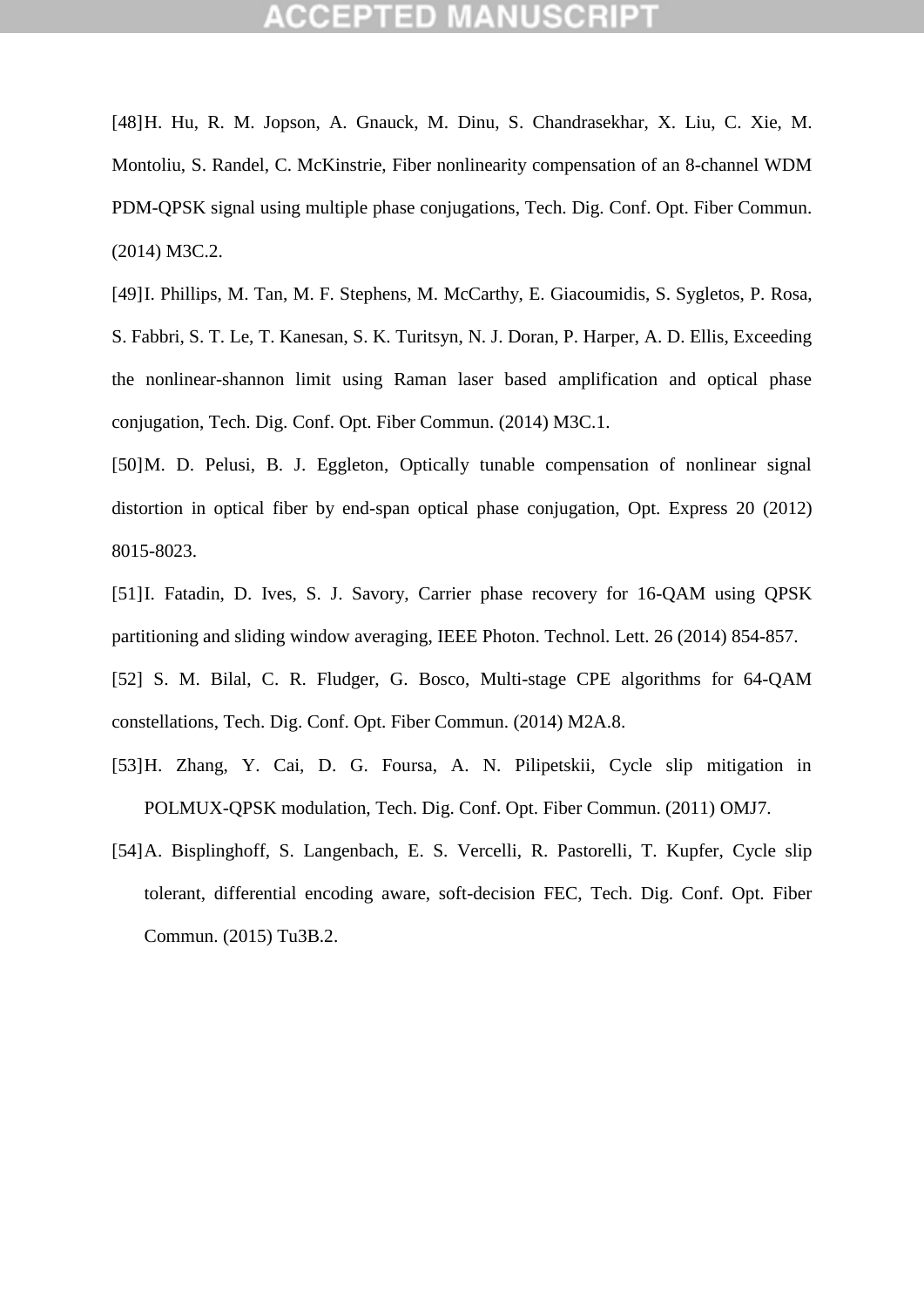### **Figure Captions**

Fig. 1. Schematic of EEPN in coherent transmission system using EDC. N(t): additive white Gaussian noise (AWGN), ADC: analog-to-digital convertor.

Fig. 2. Schematic of 28-Gbaud DP-QPSK coherent optical transmission system. PBS: polarization beam splitter, OBPF: optical band-pass filter.

Fig. 3. Tap weight convergence in the one-tap NLMS CPR algorithm. (a) both Tx laser and LO laser linewidths are 100 kHz (Δ*fEff*≈2.7 MHz), (b) both Tx laser and LO laser linewidths are 10MHz (Δ*fEff*≈270 MHz).

Fig. 4. Influence of EEPN in the DP-QPSK transmission system with different fiber lengths using TDE based dispersion compensation, (a) Tx laser linewidth is 4 MHz and LO laser linewidth is 0 Hz, (b) both Tx laser and LO laser linewidths are 2 MHz, (c) Tx laser linewidth is 0 Hz and LO laser linewidth is 4 MHz. w/o: without, w/: with.

Fig. 5. Influence of EEPN in the DP-QPSK transmission system with different fiber lengths using FDE based dispersion compensation, (a) Tx laser linewidth is 4 MHz and LO laser linewidth is 0 Hz, (b) both Tx laser and LO laser linewidths are 2 MHz, (c) Tx laser linewidth is 0 Hz and LO laser linewidth is 4 MHz. w/o: without, w/: with.

Fig. 6. Performance of 28-Gbaud DP-QPSK transmission system using LMS dispersion compensation (no CPR applied). (a) 20 km fiber with different laser linewidths, (b) different fiber lengths with both Tx and LO lasers linewidths of 500 kHz.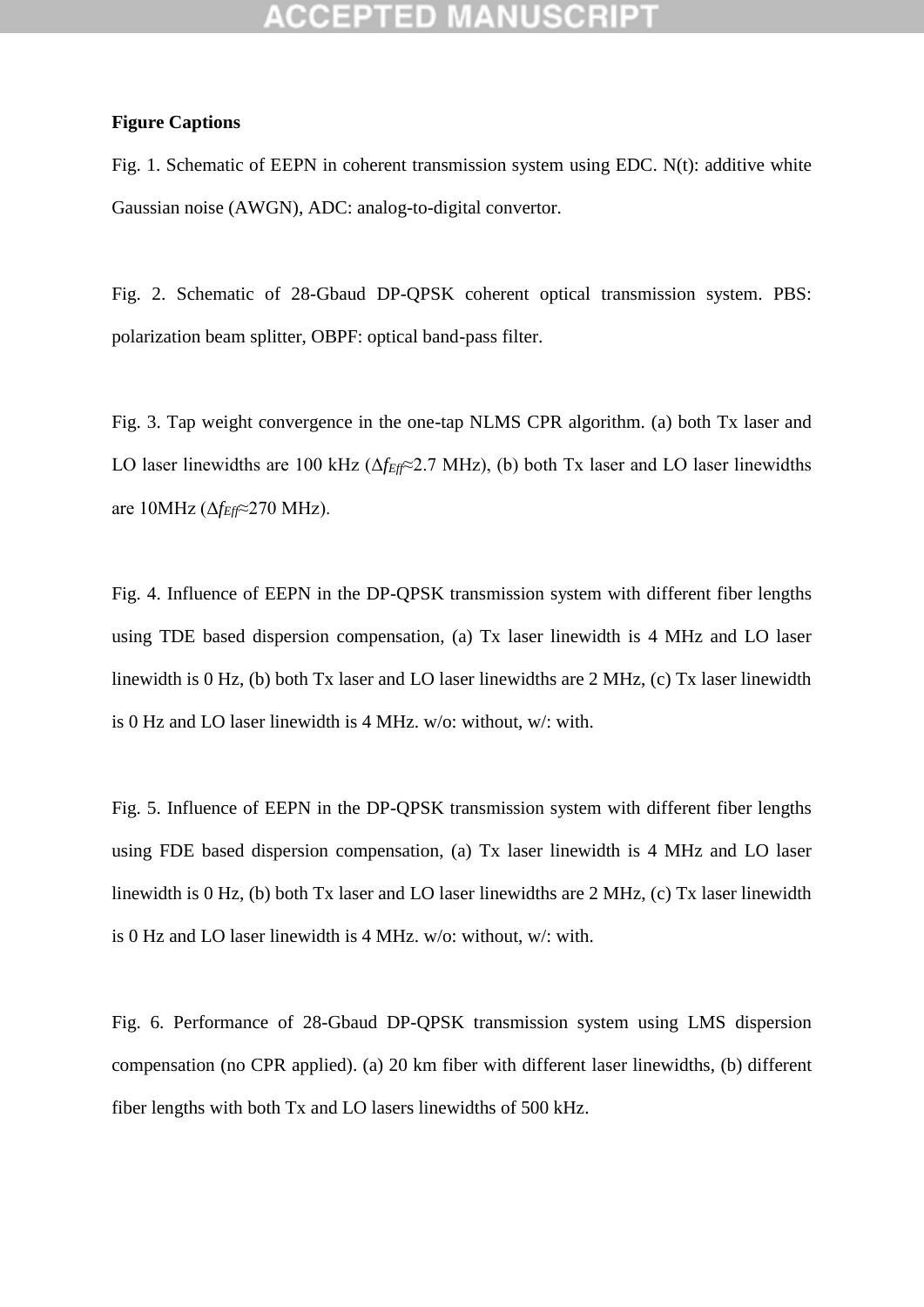Fig. 7. Performance of 28-Gbaud DP-QPSK transmission system using LMS dispersion compensation with different fiber lengths, (a) Tx laser linewidth is 1 MHz and LO laser linewidth is 0 Hz, (b) both Tx laser and LO laser linewidths are 500 kHz, (c) Tx laser linewidth is 0 Hz and LO laser linewidth is 1 MHz. w/o: without, w/: with.

Fig. 8. Converged tap weights in LMS dispersion compensation algorithm with different distributions of Tx and LO laser linewidth.

Fig. 9. Performance of 28-Gbaud DP-QPSK transmission system with different fiber lengths using DCF based optical CD compensation. (a) Tx laser linewidth is 4 MHz and LO laser linewidth is 0 Hz, (b) both Tx laser and LO laser linewidths are 2 MHz, (c) Tx laser linewidth is 0 Hz and LO laser linewidth is 4 MHz. w/o: without, w/: with.

Fig. 10. Performance of 28-Gbaud DP-QPSK transmission system with different fiber lengths using optical CD compensation based on DCFs and chirped FBGs (both Tx and LO lasers linewidths are 500 kHz).

Fig. 11. The EEPN induced OSNR penalty (compared to BtB) at BER =  $10^{-3}$  using different electronic CD compensation methods.

Fig. 12. BER floors in 28-Gbaud DP-QPSK coherent transmission system using different CPR algorithms considering EEPN. (a) both Tx laser and LO laser linewidths are 5 MHz, (b) both Tx laser and LO laser linewidths are 10 MHz.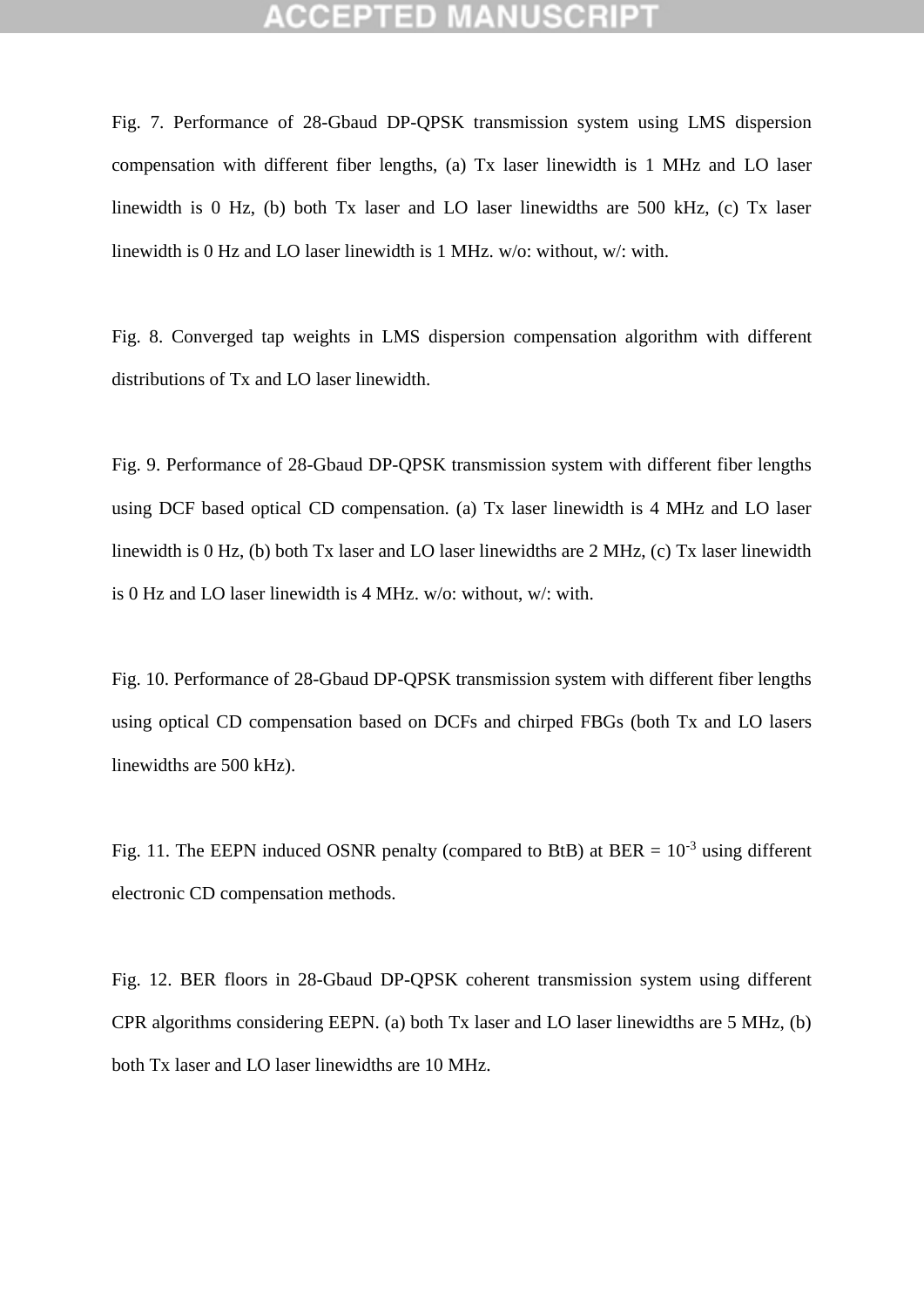# **ACCEPTED MANUSCRIPT**

Fig. 13. Effective linewidth tolerance in the 28-Gbaud DP-QPSK transmission system at different BER floors  $(10^{-2}, 10^{-3}, 10^{-4})$  for different CPR approaches.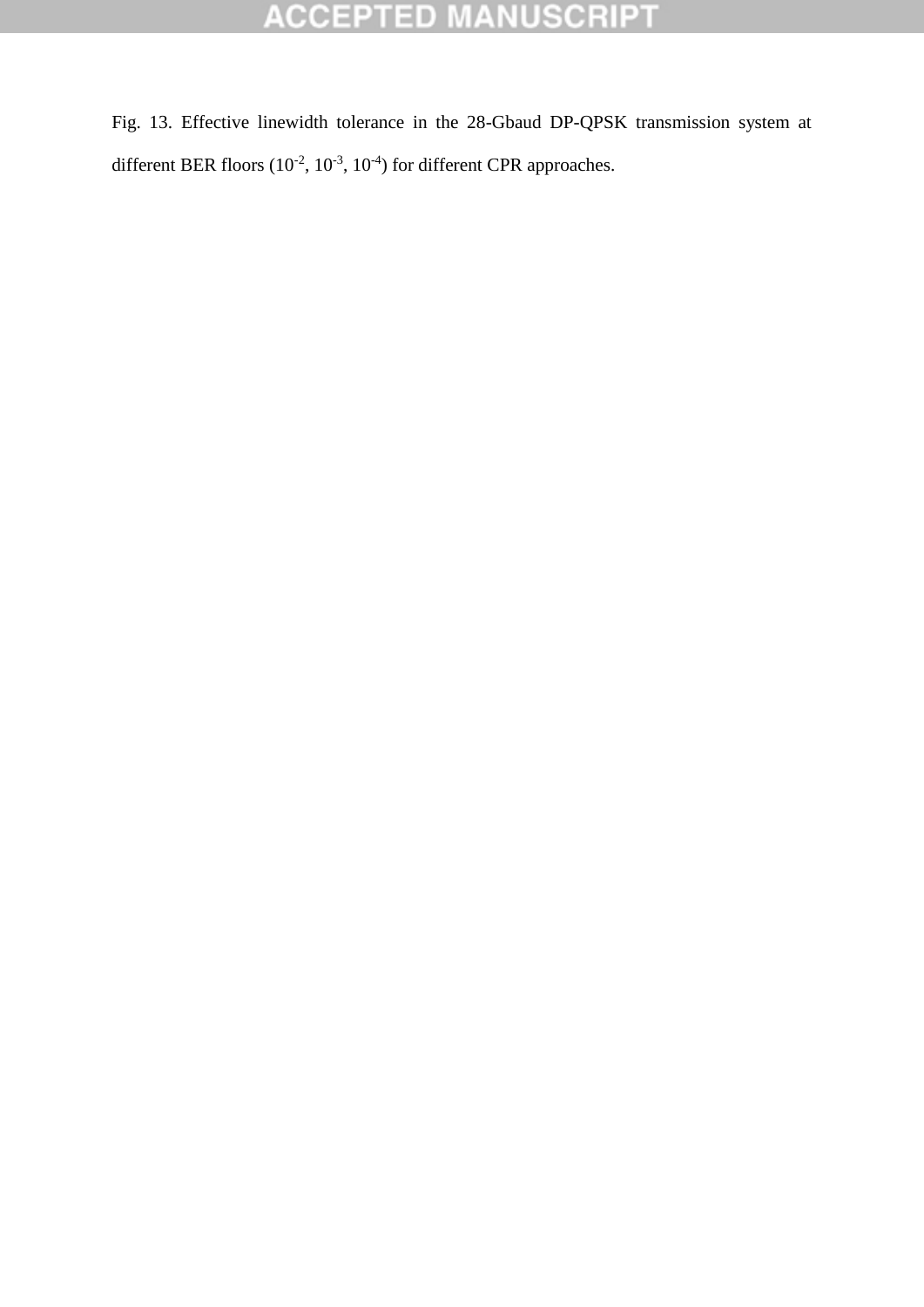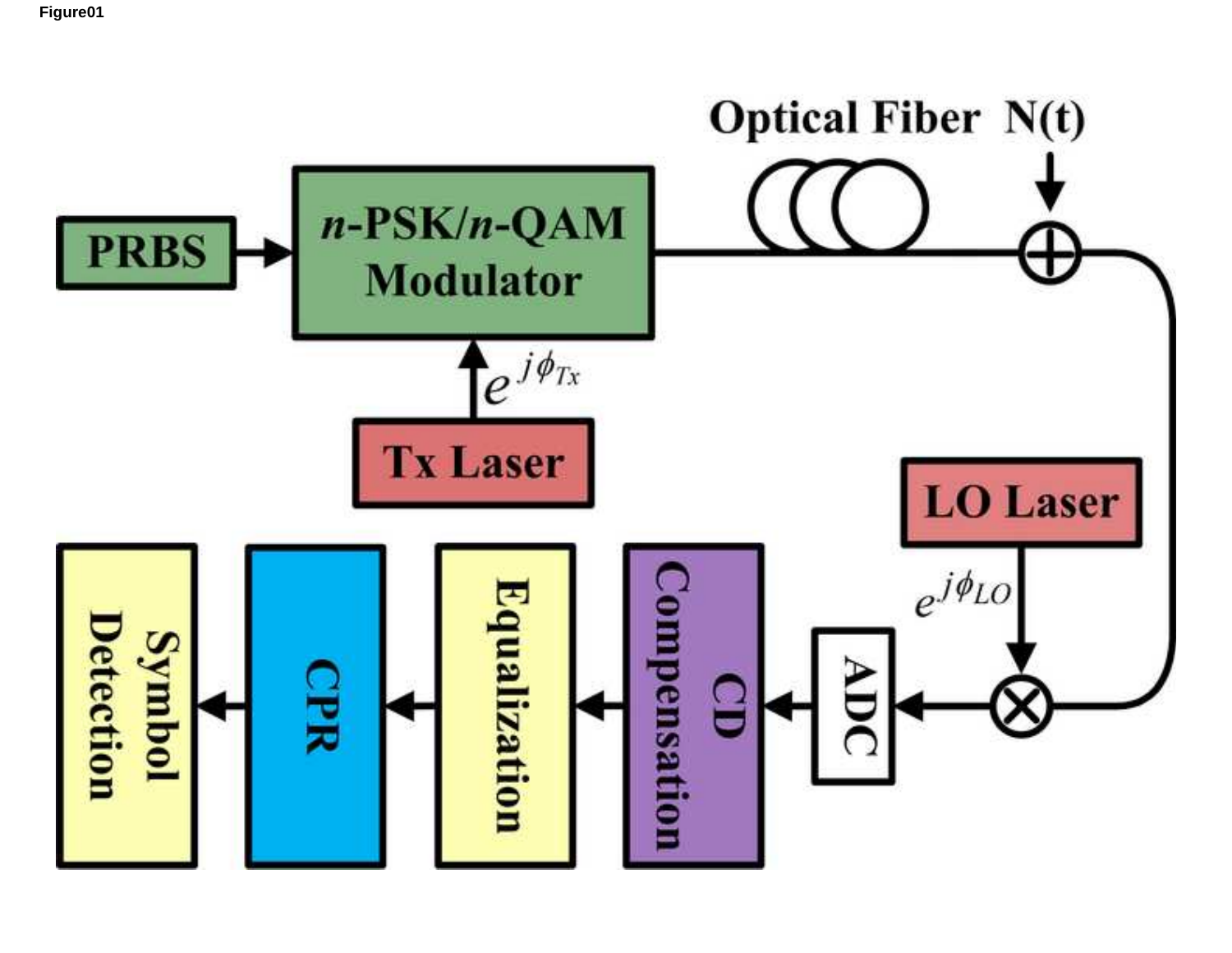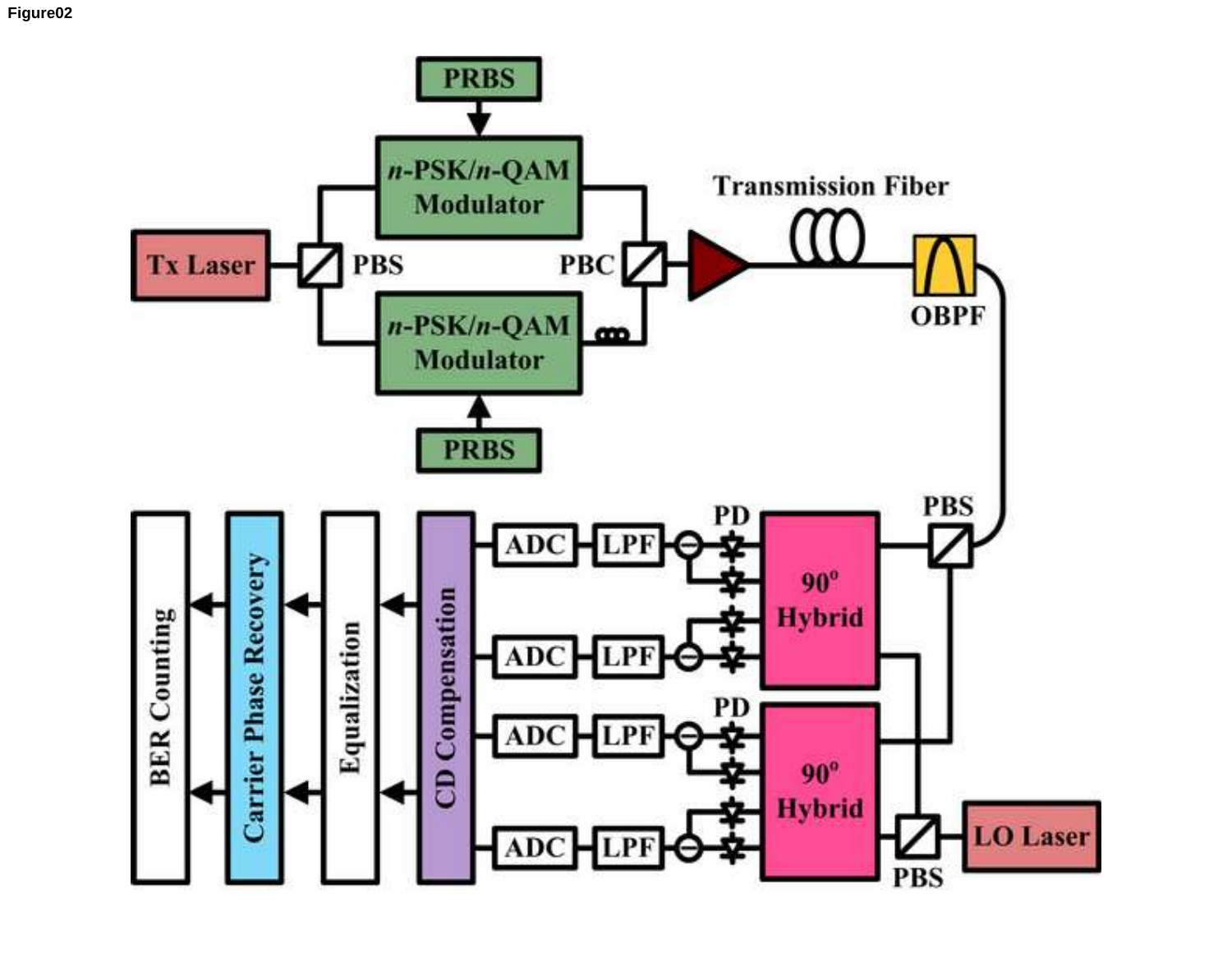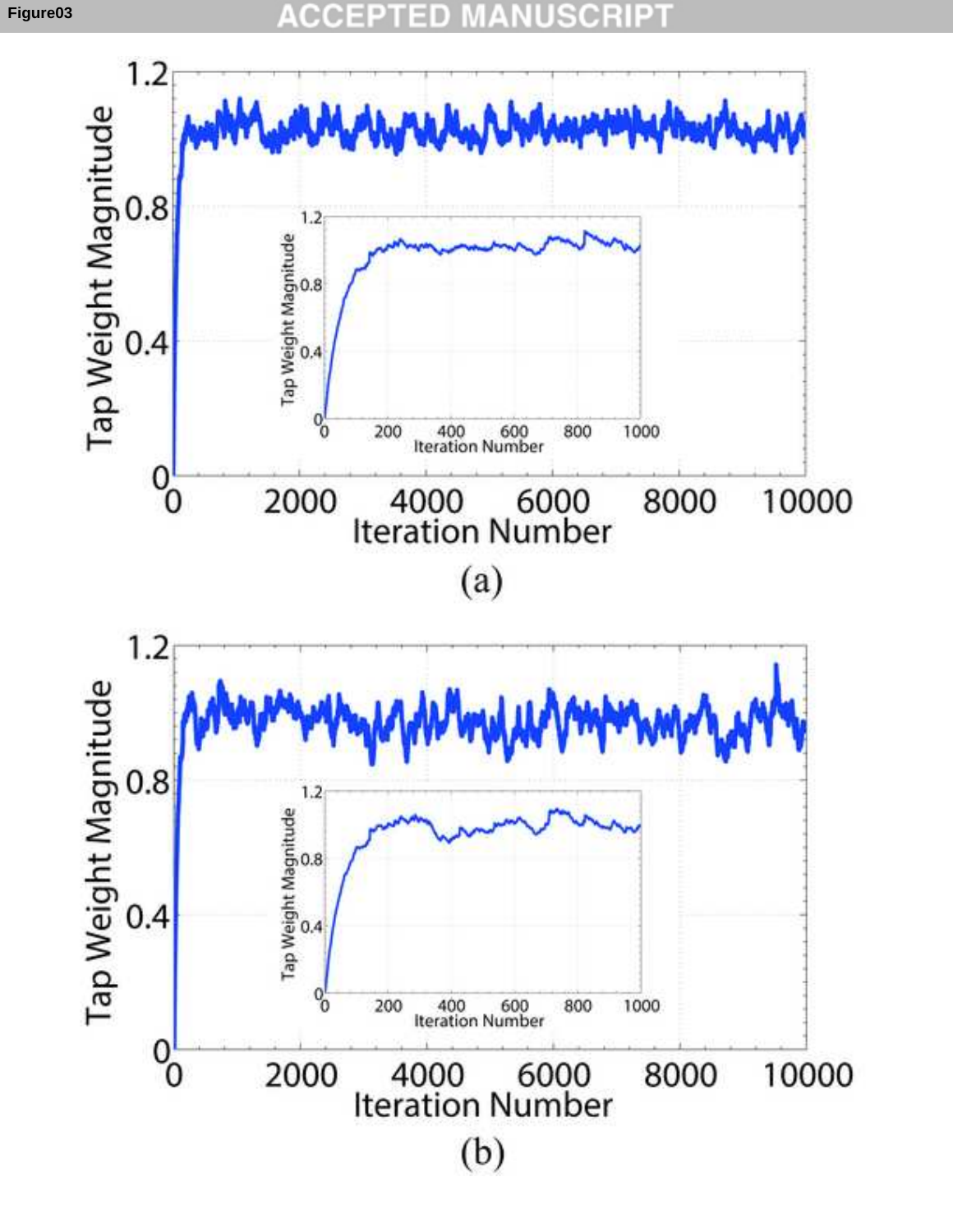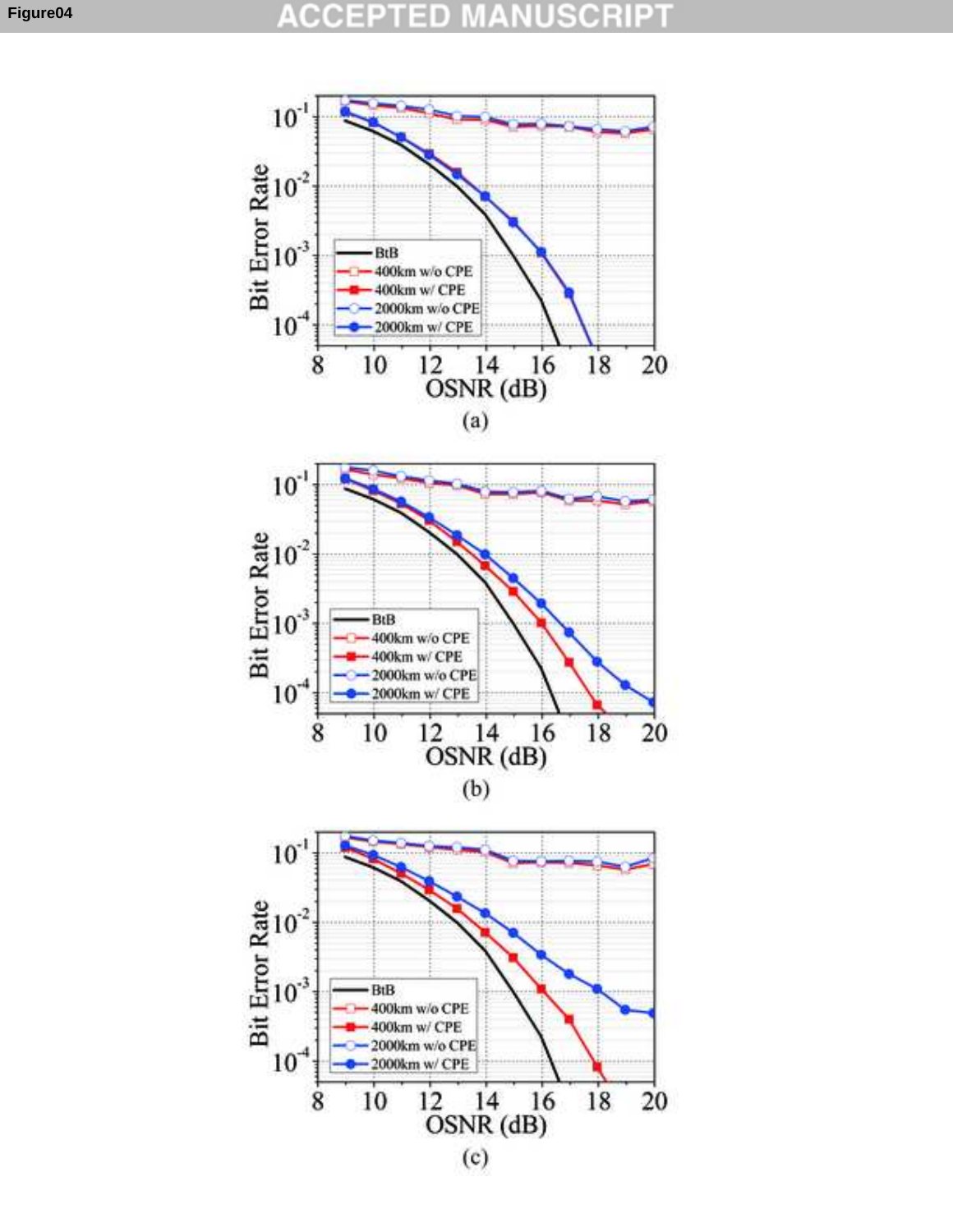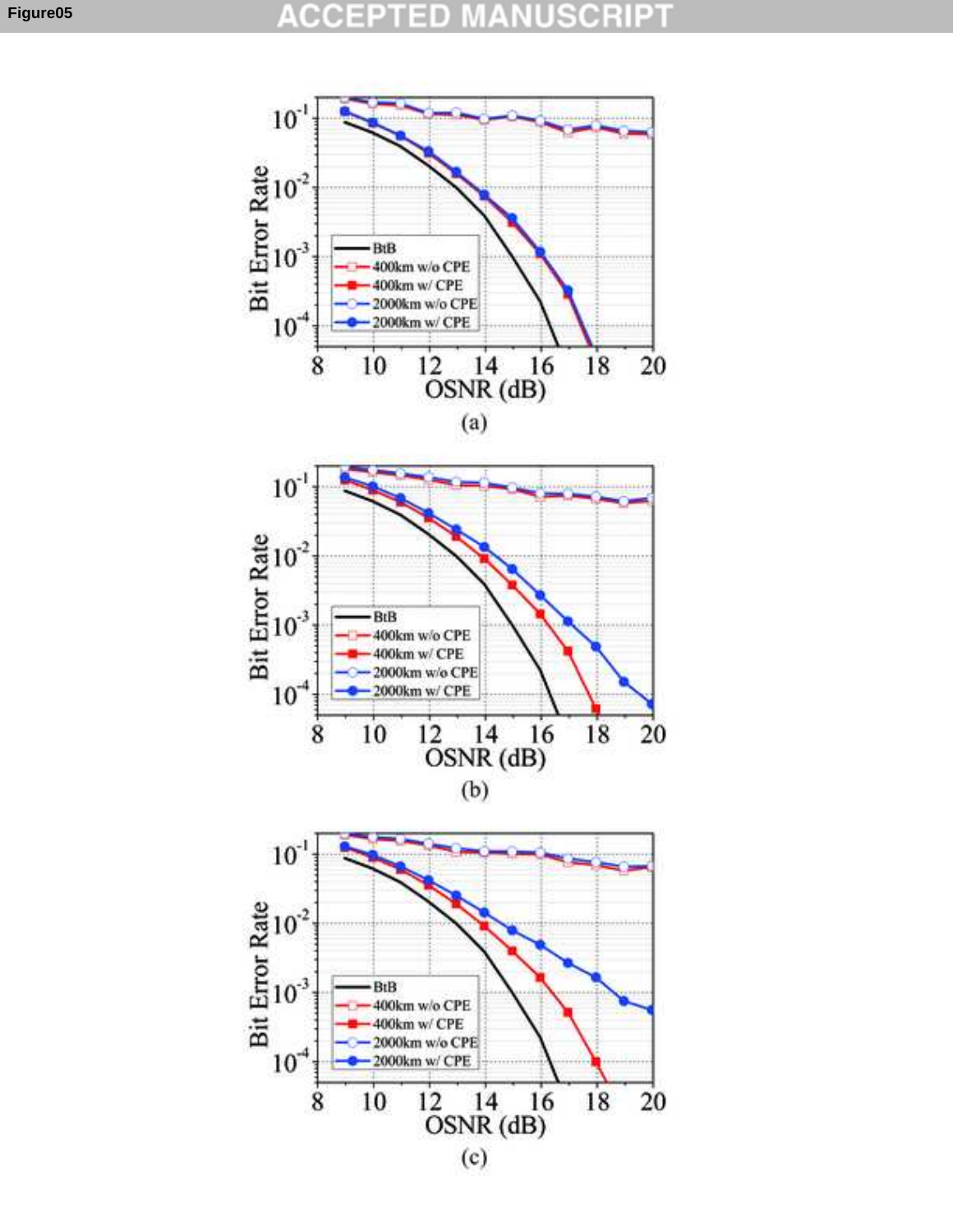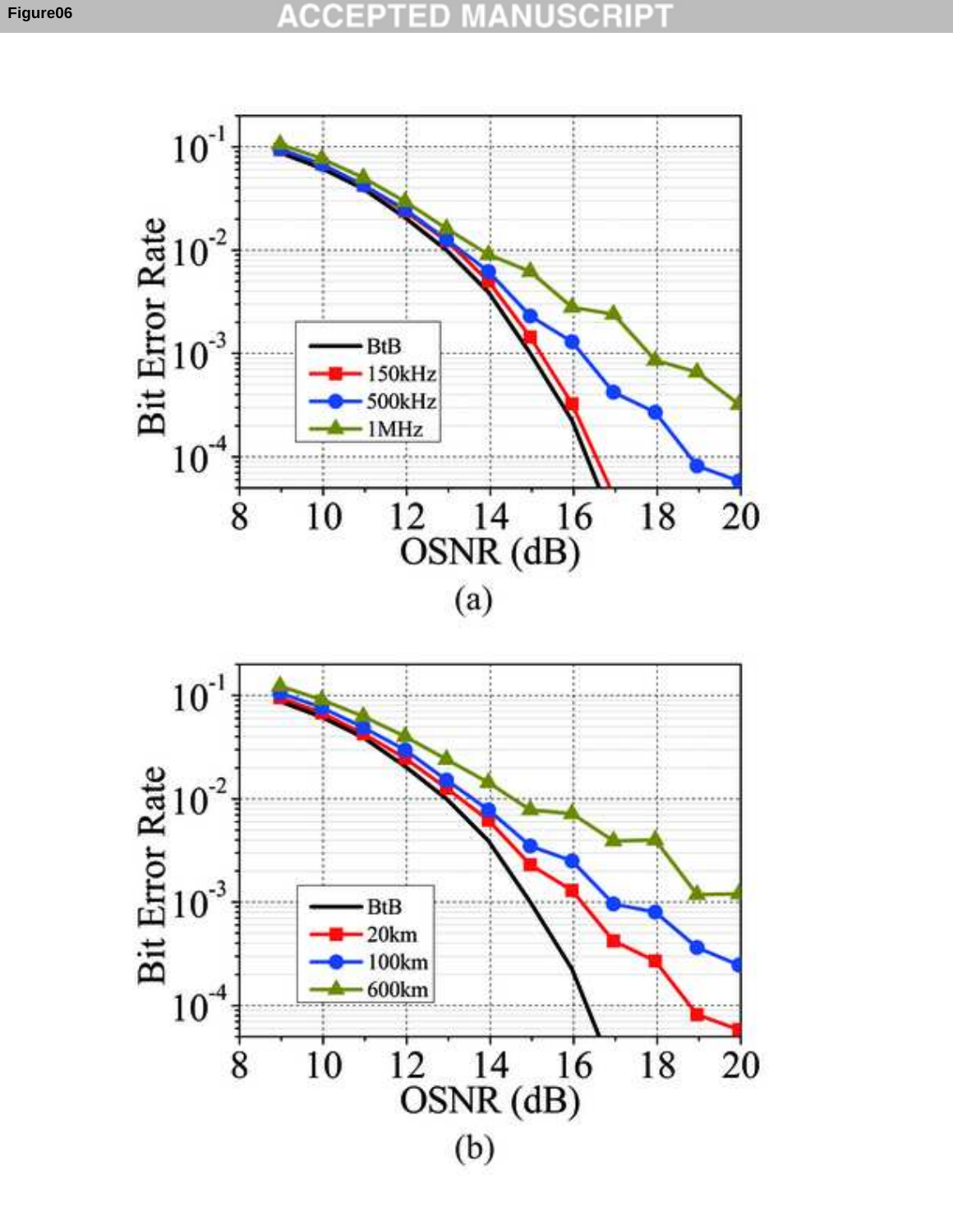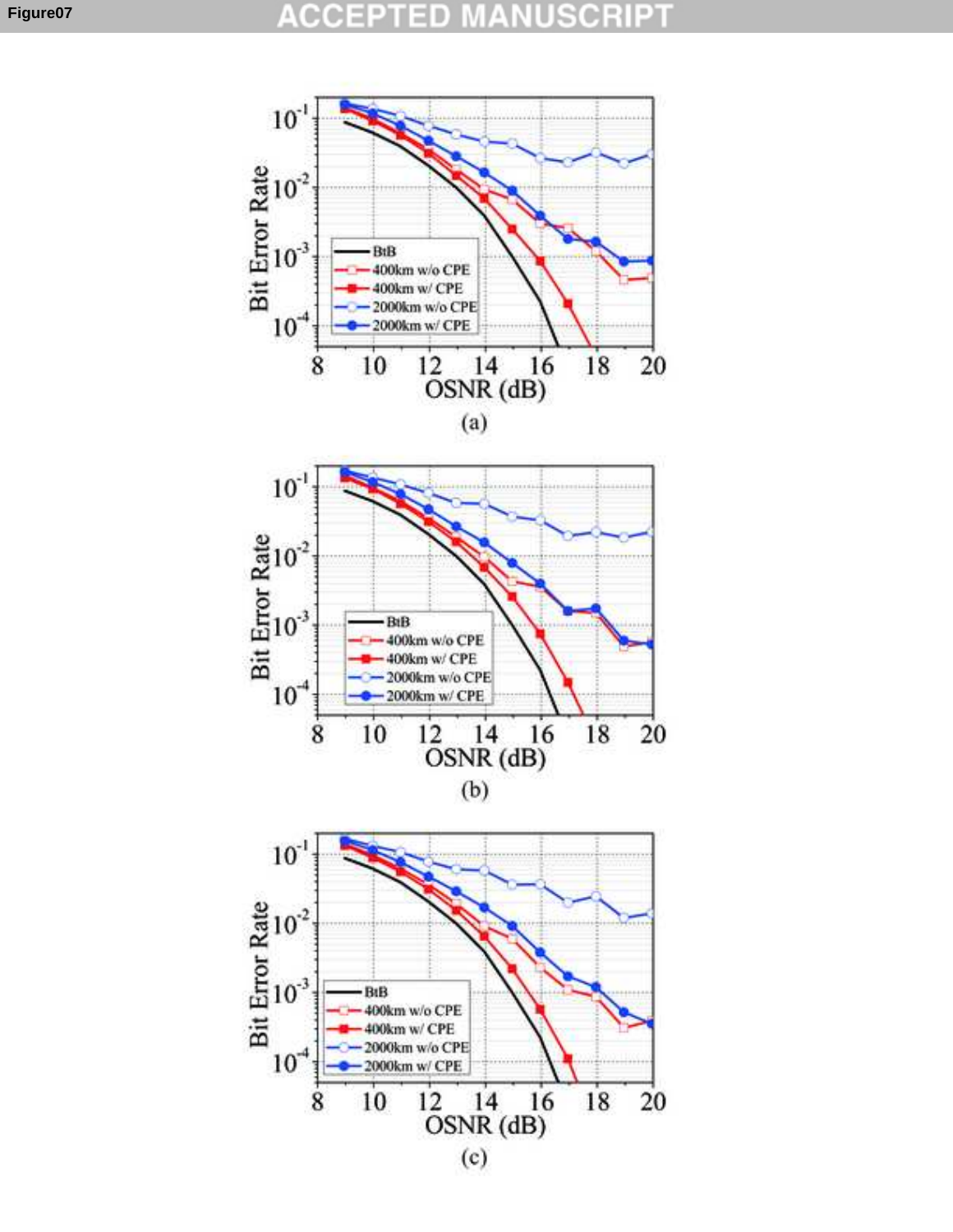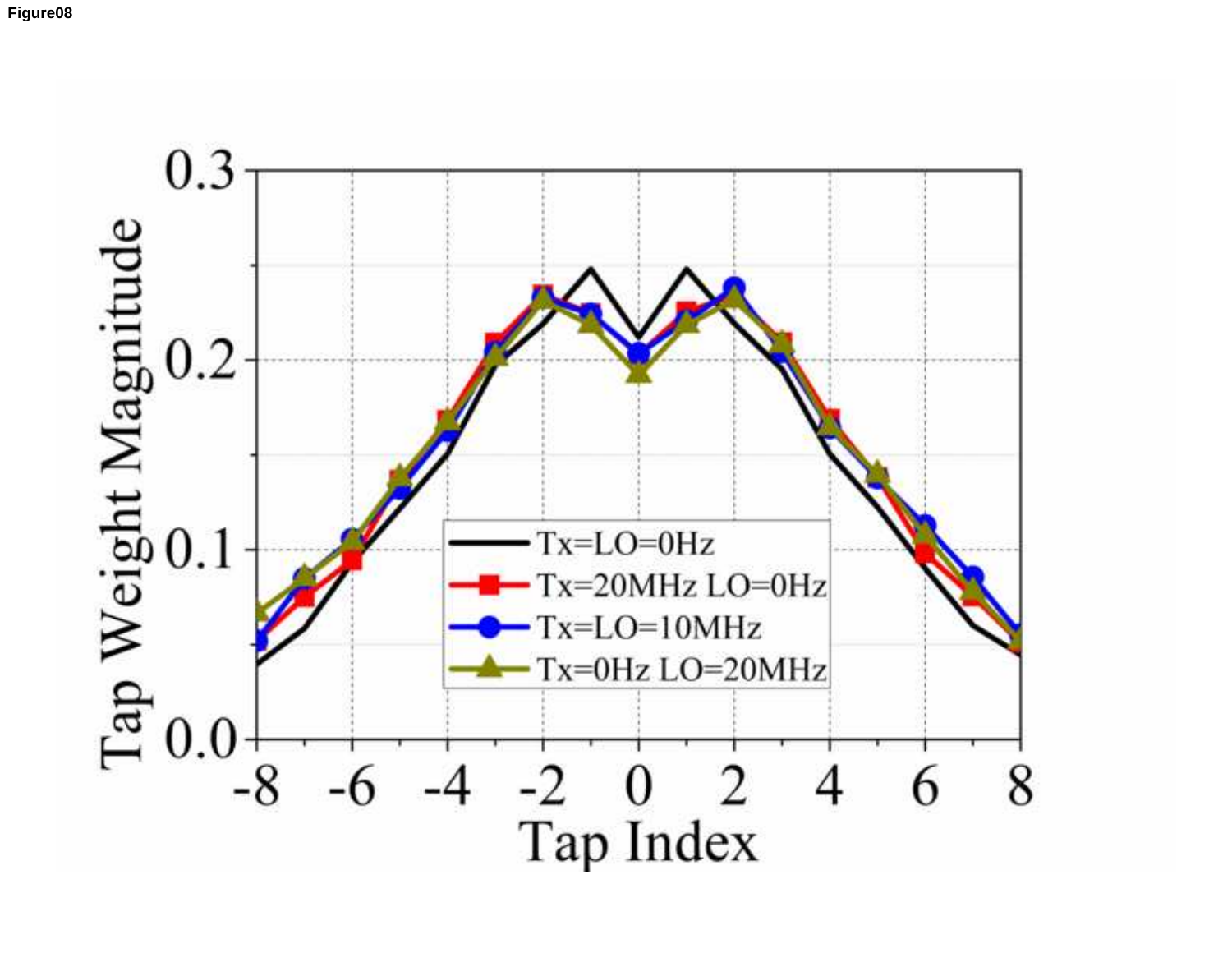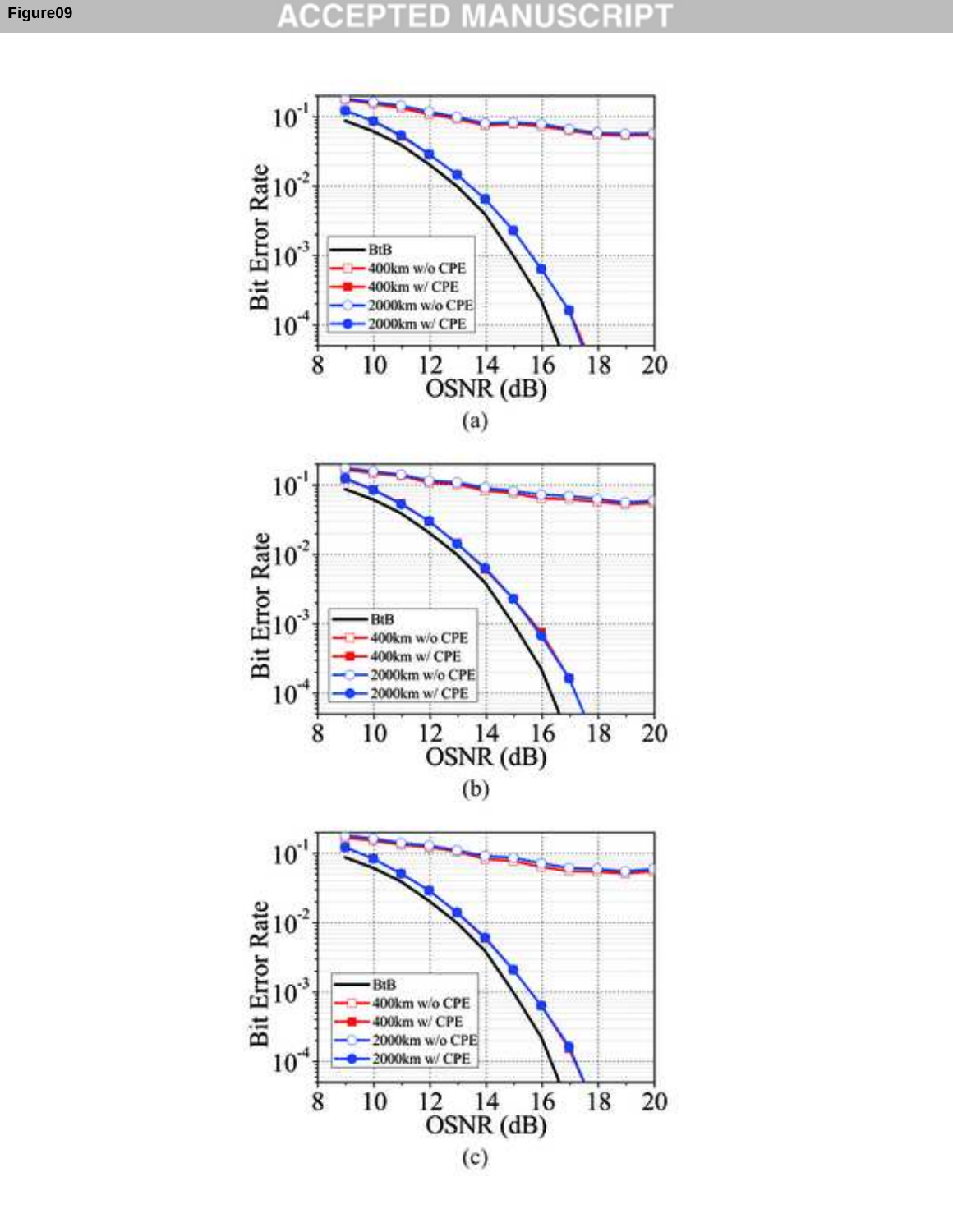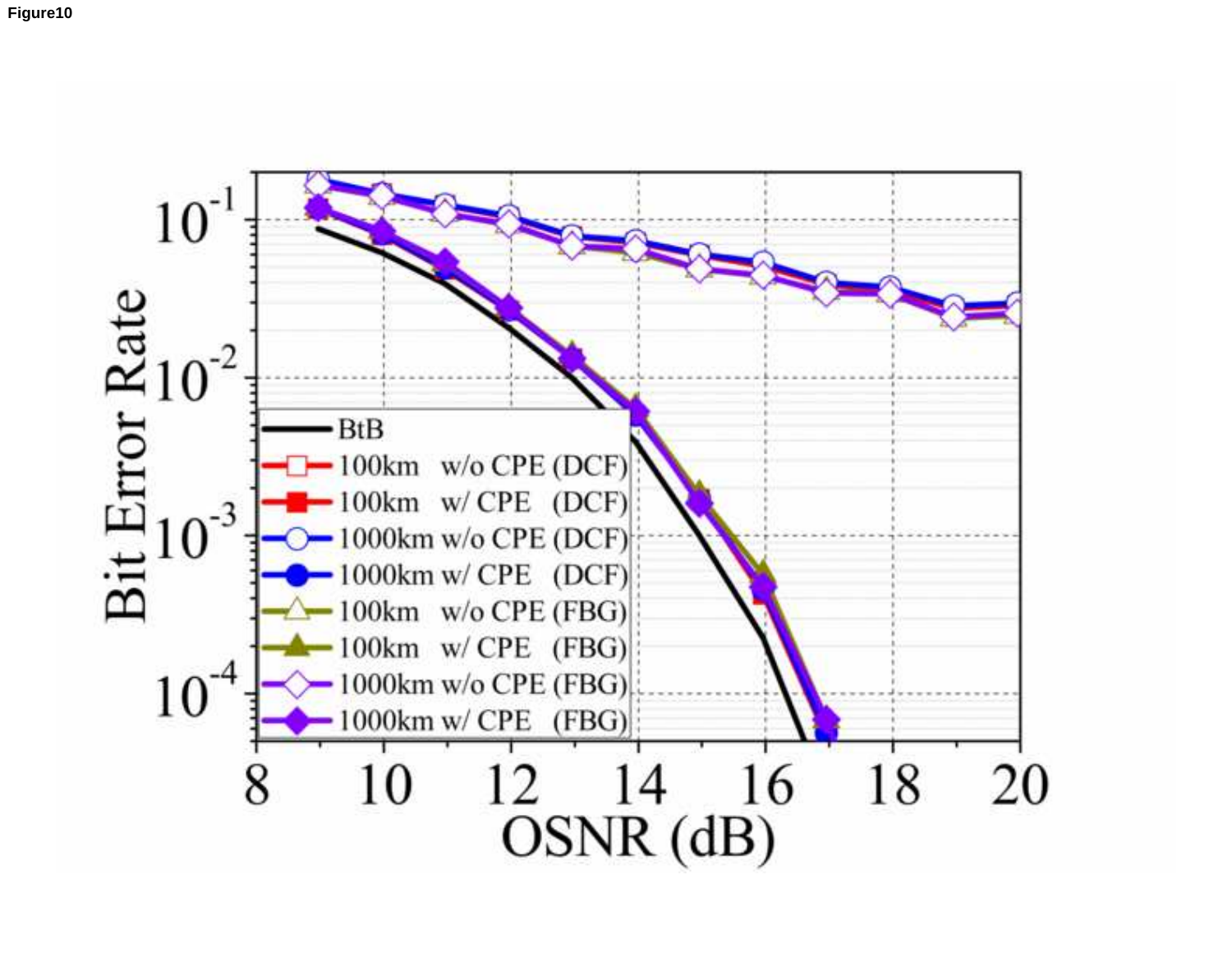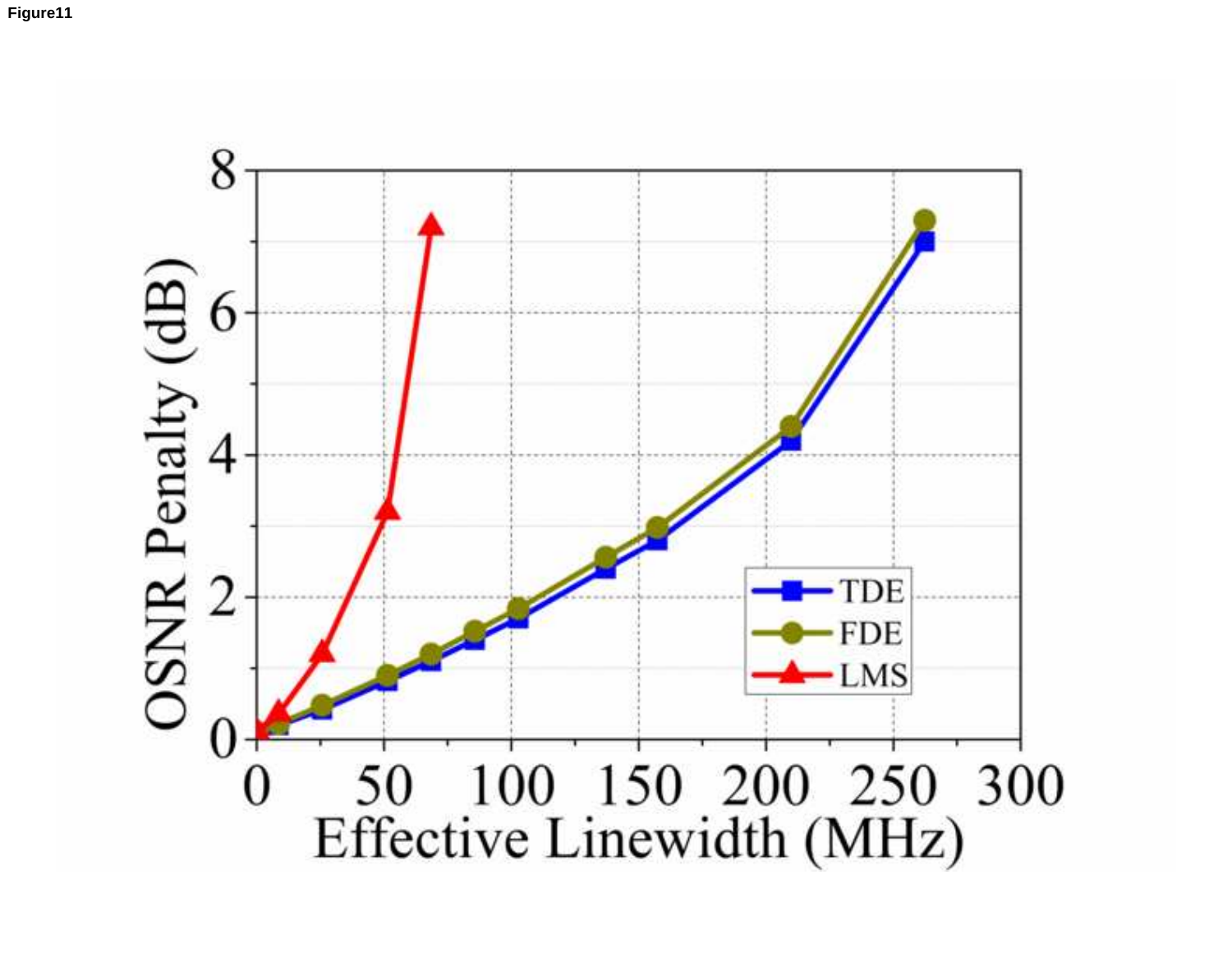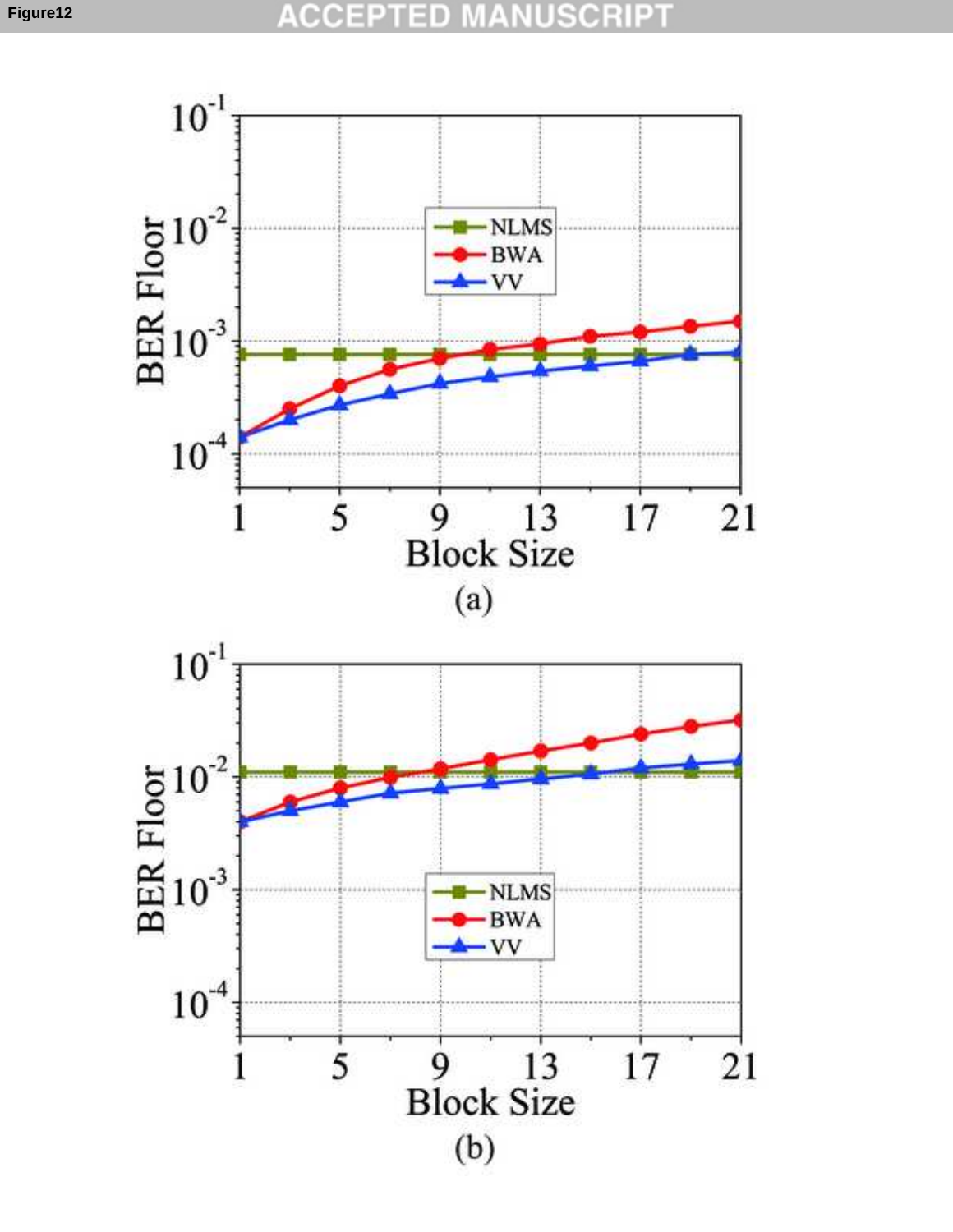